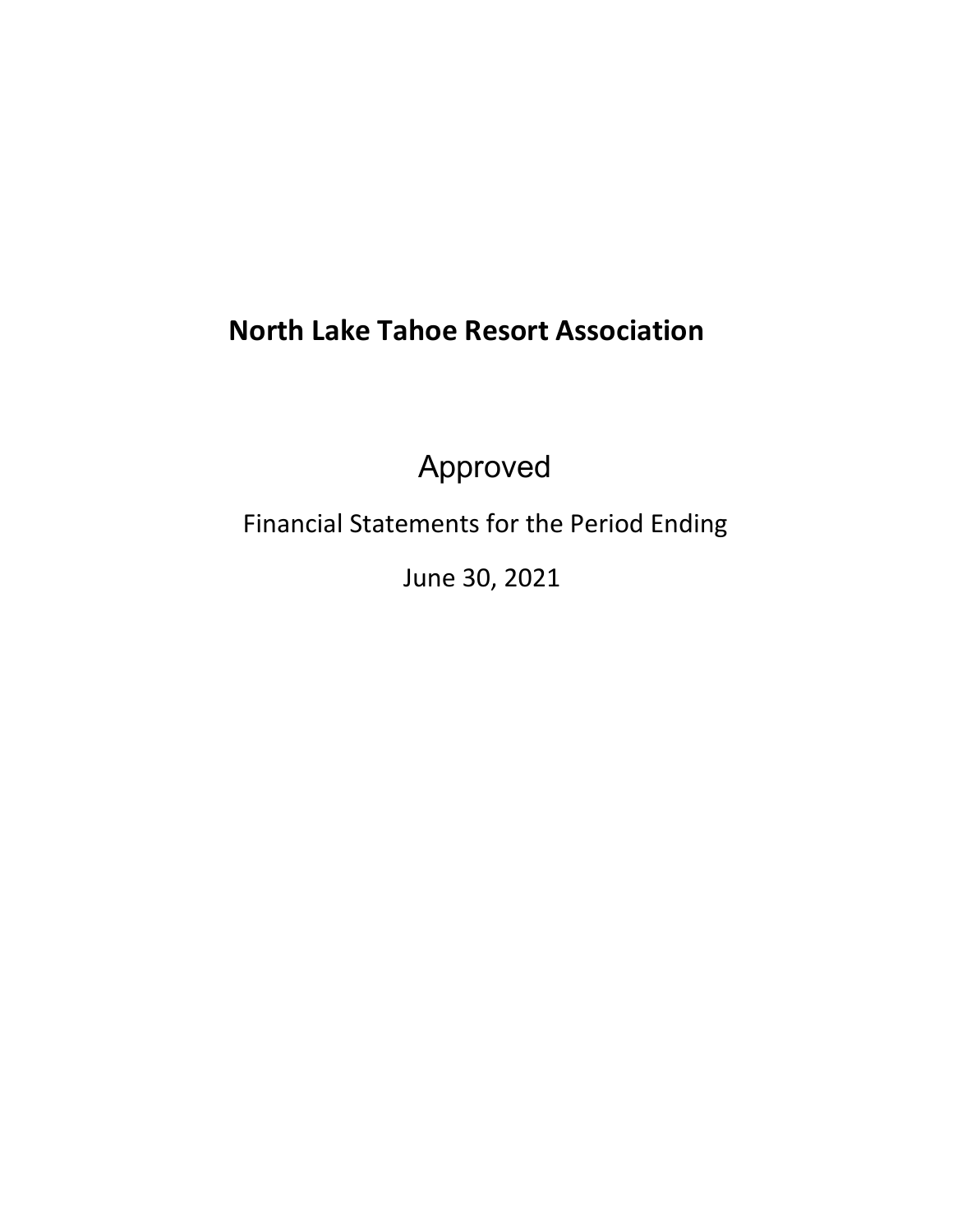## North Lake Tahoe Resort Association Balance Sheet Accrual Basis **Accrual Basis** As of June 30, 2021

|                                                                      | Jun 30, 21          | Jun 30, 20          | \$ Change       | % Change     |
|----------------------------------------------------------------------|---------------------|---------------------|-----------------|--------------|
| <b>ASSETS</b>                                                        |                     |                     |                 |              |
| <b>Current Assets</b>                                                |                     |                     |                 |              |
| <b>Checking/Savings</b><br>1001-00 · Petty Cash                      | 158                 | 158                 | 0               | $0\%$        |
| 1002-00 Cash - Operations BOTW #8328                                 | 1,965,992           | 0                   | 1,965,992       | 100%         |
| 1003-00 · Cash - Operations BOTW #6712                               | (282, 177)          | 565,602             | (847, 778)      | $(150)$ %    |
| 1007-00 · Cash - Payroll BOTW #7421                                  | 38,521              | 3,200               | 35,320          | 1,104%       |
| 1008-00 · Marketing Reserve - Plumas                                 | 50,356              | 50,313              | 43              | 0%           |
| 1009-00 · Cash Flow Reserve - Plumas                                 | 100,976             | 100,839             | 137             | 0%           |
| 1071-00 · Payroll Reserves BOTW #8163                                | 29,582              | 29,582              | $\Omega$        | 0%           |
| 1080-00 · Special Events BOTW #1626                                  | 39,803              | 86,322              | (46, 520)       | (54)%        |
| 10950 Cash in Drawer                                                 | 139                 | 139                 | (0)             | 0%           |
| <b>Total Checking/Savings</b>                                        | 1,943,349           | 836,155             | 1,107,194       | 132%         |
| <b>Accounts Receivable</b>                                           |                     |                     |                 |              |
| 1200-00 Quickbooks Accounts Receivable                               | 1,000               | 3,500               | (2,500)         | (71)%        |
| 1290-00 A/R - TOT                                                    | 432,499             | 201,387             | 231,111         | 115%         |
| <b>Total Accounts Receivable</b>                                     | 433,499             | 204,887             | 228,611         | 112%         |
| <b>Other Current Assets</b>                                          |                     |                     |                 |              |
| 1200-99 AR Other                                                     | 3,177               | 12,881              | (9,704)         | (75)%        |
| 1201-00 Member Accounts Receivable                                   |                     |                     |                 |              |
| 1201-01 Member AR - Member Dues<br>1201-03 Member AR - Other         | 72,325<br>2,895     | 35,696<br>1,040     | 36,629<br>1.855 | 103%<br>178% |
|                                                                      |                     |                     |                 |              |
| Total 1201-00 Member Accounts Receivable                             | 75,220              | 36,736              | 38,484          | 105%         |
| 1201-02 · Allowance for Doubtful Accounts<br>12100 Inventory Asset   | (49, 546)           | (24, 987)           | (24, 558)       | (98)%        |
| 1210-01 · Inventory - Other                                          | $\mathbf 0$         | 4,236               | (4,236)         | $(100)$ %    |
| 25300 Gift Cards Outstanding                                         | 18                  | 18                  | 0               | 0%           |
| 12100 · Inventory Asset - Other                                      | 26,584              | 81,762              | (55, 179)       | (68)%        |
| Total 12100 Inventory Asset                                          | 26,601              | 86,015              | (59, 414)       | (69)%        |
| 1299 Receivable from NLTMC                                           | 2,416               | 0                   | 2,416           | 100%         |
| 1490-00 · Security Deposits                                          | 1,150               | 1,150               | $\Omega$        | 0%           |
| <b>Total Other Current Assets</b>                                    | 59,019              | 111,795             | (52, 776)       | (47)%        |
| <b>Total Current Assets</b>                                          | 2,435,867           | 1,152,838           | 1,283,029       | 111%         |
| <b>Fixed Assets</b>                                                  |                     |                     |                 |              |
| 1700-00 Furniture & Fixtures                                         | 45,289              | 45,289              | 0               | 0%           |
| 1701-00 · Accum. Depr. - Furn & Fix                                  | (45, 289)           | (45, 289)           | 0               | 0%           |
| 1740-00 Computer Equipment                                           | 11,013              | 4,270               | 6,743           | 158%         |
| 1741-00 - Accum. Depr. - Computer Equip                              | (3,222)             | (4,270)             | 1,047           | 25%          |
| 1750-00 Computer Software                                            | 20,493              | 20,493              | 0               | $0\%$        |
| 1751-00 Accum. Amort. - Software<br>1770-00 · Leasehold Improvements | (20, 493)<br>24,284 | (20, 493)<br>24,284 | 0<br>0          | 0%<br>0%     |
| 1771-00 · Accum. Amort - Leasehold Impr                              | (24, 284)           | (24, 284)           | 0               | 0%           |
| <b>Total Fixed Assets</b>                                            | 7,791               | 0                   | 7,791           | 100%         |
| <b>Other Assets</b>                                                  |                     |                     |                 |              |
| 1400-00 Prepaid Expenses                                             |                     |                     |                 |              |
| 1410-00 · Prepaid Insurance                                          | 2,689               | 16,326              | (13, 637)       | (84)%        |
| 1430-00 · Prepaid 1st Class Postage                                  | 100                 | 100                 | 0               | 0%           |
| 1400-00 · Prepaid Expenses - Other                                   | 6,500               | 8,751               | (2, 251)        | (26)%        |
| Total 1400-00 · Prepaid Expenses                                     | 9,289               | 25,177              | (15, 888)       | (63)%        |
| <b>Total Other Assets</b>                                            | 9,289               | 25,177              | (15, 888)       | (63)%        |
| TOTAL ASSETS                                                         | 2,452,947           | 1,178,015           | 1,274,932       | 108%         |
|                                                                      |                     |                     |                 |              |

LIABILITIES & EQUITY **Liabilities**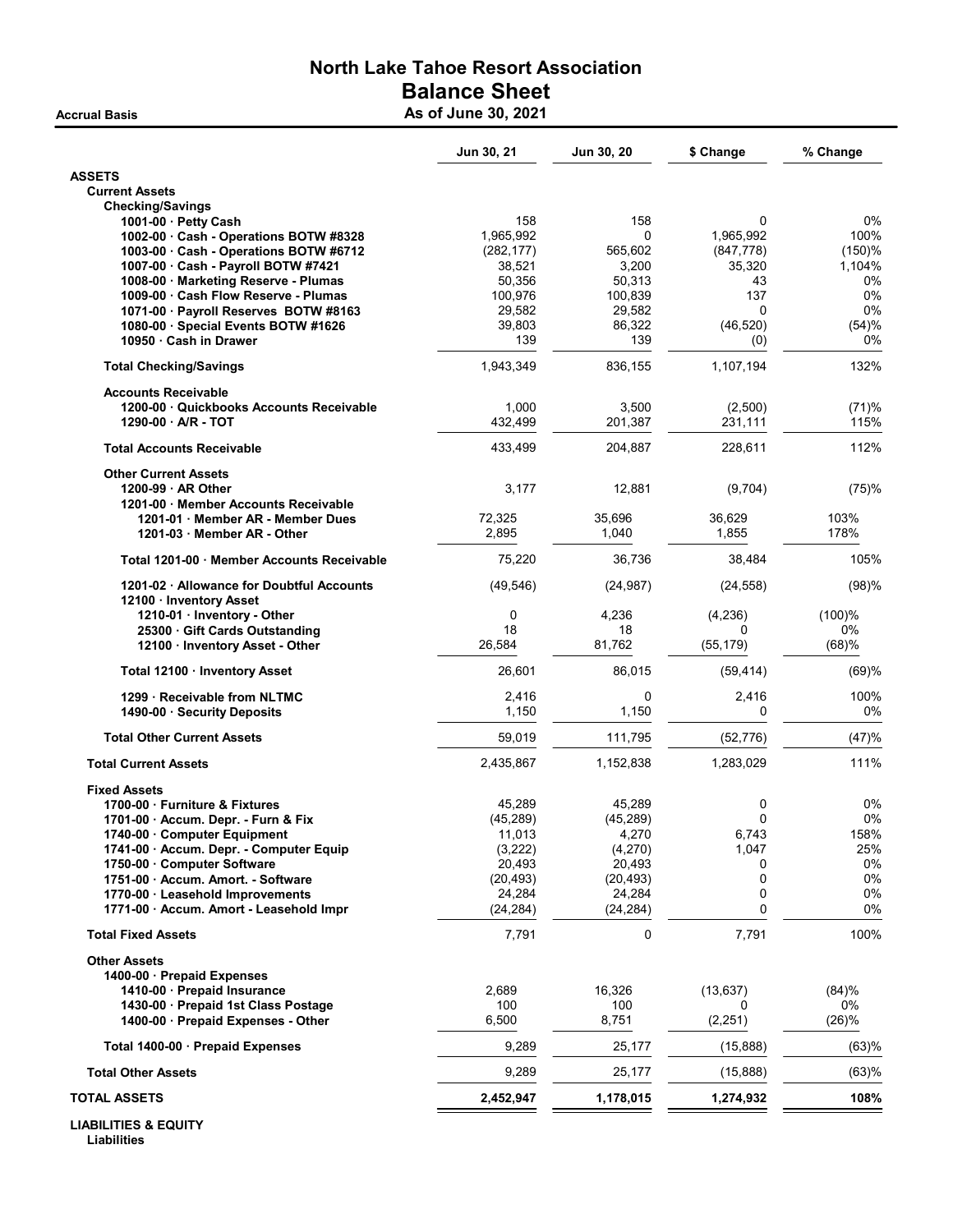## North Lake Tahoe Resort Association Balance Sheet Accrual Basis **Accrual Basis** As of June 30, 2021

|                                               | Jun 30, 21 | Jun 30, 20 | \$ Change  | % Change |
|-----------------------------------------------|------------|------------|------------|----------|
| <b>Current Liabilities</b>                    |            |            |            |          |
| <b>Accounts Payable</b>                       |            |            |            |          |
| 2000-00 · Accounts Payable                    | 39,308     | 26,683     | 12,625     | 47%      |
| <b>Total Accounts Payable</b>                 | 39,308     | 26,683     | 12.625     | 47%      |
| <b>Other Current Liabilities</b>              |            |            |            |          |
| 21000 · Salaries/Wages/Payroll Liabilit       |            |            |            |          |
| 2100-00 · Salaries / Wages Payable            | 26,467     | 39,445     | (12, 978)  | (33)%    |
| 2101-00 · Incentive Payable                   | 80,075     | 88,359     | (8, 284)   | (9)%     |
| 2102-00 Commissions Payable                   | $\Omega$   | 3,506      | (3,506)    | (100)%   |
| 2120-00 · Empl. Federal Tax Payable           | 11,826     | 1,551      | 10,275     | 662%     |
| 2175-00 · 401 (k) Plan                        | 4,606      | 2,626      | 1,980      | 75%      |
| 2180-00 · Estimated PTO Liability             | 62,280     | 54,845     | 7,435      | 14%      |
| Total 21000 · Salaries/Wages/Payroll Liabilit | 185,254    | 190,332    | (5,078)    | (3)%     |
| 2190-00 · Sales and Use Tax Payable           |            |            |            |          |
| 2195-00 · Use Tax Payable                     | 1,279      | 0          | 1,279      | 100%     |
| 25500 *Sales Tax Payable                      | 2,877      | 1,374      | 1,503      | 109%     |
| Total 2190-00 · Sales and Use Tax Payable     | 4,156      | 1,374      | 2,782      | 202%     |
| 2250-00 · Accrued Expenses                    | 205,350    | 73,722     | 131,628    | 179%     |
| 2300-00 · Marketing Cooperative Liabili       | 0          | 6,073      | (6,073)    | (100)%   |
| 2400-60 · Deferred Revenue- Member Dues       | 68,359     | 28,890     | 39,469     | 137%     |
| 2500-00 · Deferred Revenue - TMBC             | 1,290      | 1,290      | $\Omega$   | 0%       |
| 2700-00 · Deferred Rev. County                | 344,913    | 0          | 344,913    | 100%     |
| 2900-00 · Due To/From County of Placer        | 0          | 384,939    | (384, 939) | (100)%   |
| <b>Total Other Current Liabilities</b>        | 809,322    | 686,621    | 122,701    | 18%      |
| <b>Total Current Liabilities</b>              | 848,630    | 713,304    | 135,326    | 19%      |
| <b>Total Liabilities</b>                      | 848,630    | 713,304    | 135,326    | 19%      |
| <b>Equity</b>                                 |            |            |            |          |
| 32000 Unrestricted Net Assets                 | (10, 145)  | (17,007)   | 6,862      | 40%      |
| 3300-11 Designated Marketing Reserve          | 324,590    | 324,590    | 0          | 0%       |
| 3301 · Cash Flow Reserve                      | 100,248    | 100,248    | 0          | 0%       |
| 3302 Marketing Cash Reserve                   | 50,018     | 50,018     | $\Omega$   | 0%       |
| <b>Net Income</b>                             | 1,139,606  | 6,862      | 1,132,744  | 16,509%  |
| <b>Total Equity</b>                           | 1,604,317  | 464,711    | 1,139,606  | 245%     |
| TOTAL LIABILITIES & EQUITY                    | 2,452,947  | 1,178,015  | 1,274,932  | 108%     |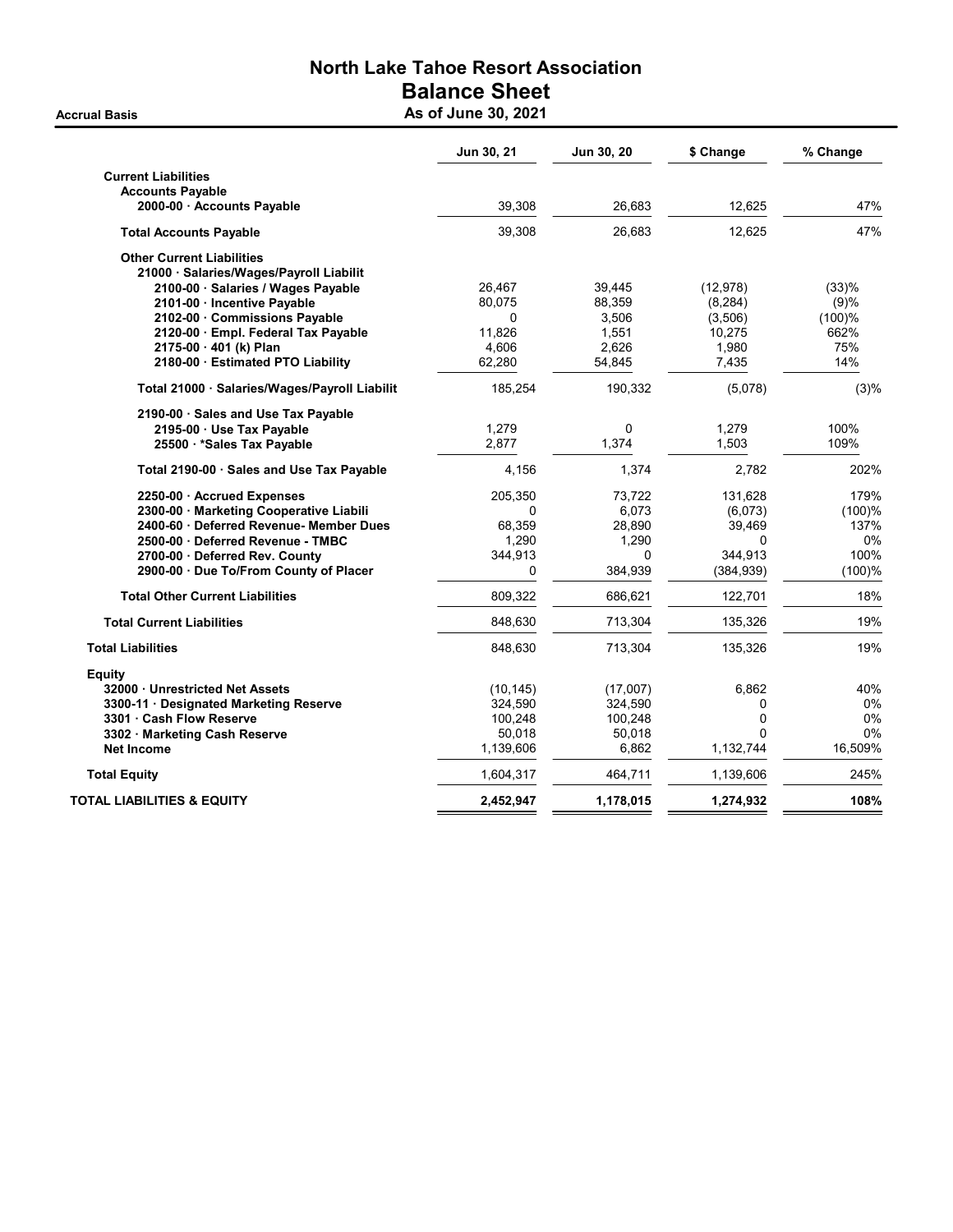| <b>Accrual Basis</b>                                                                                                                                                                                                                                                                |                                                                     | <b>All Departments</b>                                  |                                                                         |                                                                    |                                                                  |                                                                               |                                                                            |
|-------------------------------------------------------------------------------------------------------------------------------------------------------------------------------------------------------------------------------------------------------------------------------------|---------------------------------------------------------------------|---------------------------------------------------------|-------------------------------------------------------------------------|--------------------------------------------------------------------|------------------------------------------------------------------|-------------------------------------------------------------------------------|----------------------------------------------------------------------------|
|                                                                                                                                                                                                                                                                                     | <b>Jun 21</b>                                                       | <b>Budget</b>                                           | \$ Over Budget                                                          | Jul '20 - Jun                                                      | <b>YTD Budget</b>                                                | \$ Over Budget                                                                | Annual Bud                                                                 |
| <b>Ordinary Income/Expense</b>                                                                                                                                                                                                                                                      |                                                                     |                                                         |                                                                         |                                                                    |                                                                  |                                                                               |                                                                            |
| Income<br>4050-00 County of Placer TOT Funding<br>4200-00 · Membership Dues Revenue<br>4250-00 · Revenues-Membership Activities                                                                                                                                                     | 612,891<br>11,572                                                   | 533,243<br>10,417                                       | 79,648<br>1,155                                                         | 3,698,964<br>138,818                                               | 4,043,867<br>125,000                                             | (344.903)<br>13,818                                                           | 4,043,867<br>125,000                                                       |
| 4250-01 · Community Awards<br>4250-04 · Silent Auction<br>4250-05 · Sponsorships<br>4250-01 · Community Awards - Other                                                                                                                                                              | 0<br>0<br>0                                                         | 0<br>0<br>0                                             | 0<br>0<br>0                                                             | 0<br>0<br>0                                                        | 19,000<br>19,000<br>20,000                                       | (19,000)<br>(19,000)<br>(20,000)                                              | 19,000<br>19,000<br>20,000                                                 |
| Total 4250-01 · Community Awards                                                                                                                                                                                                                                                    | 0                                                                   | $\mathbf 0$                                             | $\mathbf 0$                                                             | 0                                                                  | 58,000                                                           | (58,000)                                                                      | 58,000                                                                     |
| 4250-02 · Chamber Events                                                                                                                                                                                                                                                            | 0                                                                   | $\Omega$                                                | $\Omega$                                                                | 0                                                                  | 6,000                                                            | (6,000)                                                                       | 6,000                                                                      |
| 4250-03 · Summer/Winter Rec Luncheon<br>4251-00 · Tues AM Breakfast Club                                                                                                                                                                                                            | $\Omega$                                                            | 1,000                                                   | (1,000)                                                                 | $\Omega$                                                           | 2,500                                                            | (2,500)                                                                       | 2,500                                                                      |
| 4251-01 · Tues AM Breakfast Club Sponsors<br>4251-00 · Tues AM Breakfast Club - Other                                                                                                                                                                                               | 1,000<br>0                                                          | 400<br>550                                              | 600<br>(550)                                                            | 1,500<br>0                                                         | 2,000<br>4,000                                                   | (500)<br>(4,000)                                                              | 2,000<br>4,000                                                             |
| Total 4251-00 · Tues AM Breakfast Club                                                                                                                                                                                                                                              | 1,000                                                               | 950                                                     | 50                                                                      | 1,500                                                              | 6,000                                                            | (4,500)                                                                       | 6,000                                                                      |
| 4250-00 · Revenues-Membership Activities - Other                                                                                                                                                                                                                                    | 1,370                                                               | $\mathbf 0$                                             | 1,370                                                                   | 8,045                                                              | $\mathbf 0$                                                      | 8,045                                                                         | $\mathbf 0$                                                                |
| Total 4250-00 · Revenues-Membership Activities                                                                                                                                                                                                                                      | 2,370                                                               | 1,950                                                   | 420                                                                     | 9,545                                                              | 72,500                                                           | (62, 955)                                                                     | 72,500                                                                     |
| 4253-00 · Revenue-Other                                                                                                                                                                                                                                                             | $\mathbf 0$                                                         | 500                                                     | (500)                                                                   | 1,525                                                              | 2,500                                                            | (975)                                                                         | 2,500                                                                      |
| 46000 · Merchandise Sales<br>4502-00 · Non-Retail VIC income<br>4504-00 · Retail Revenue - Other                                                                                                                                                                                    | 529<br>O                                                            | $\mathbf 0$<br>O                                        | 529<br>n                                                                | 5,331<br>560                                                       | 0<br>$\Omega$                                                    | 5,331<br>560                                                                  | $\mathsf 0$<br>0                                                           |
| 46000 · Merchandise Sales - Other                                                                                                                                                                                                                                                   | 17,319                                                              | 10,000                                                  | 7,319                                                                   | 104,469                                                            | 85,000                                                           | 19,469                                                                        | 85,000                                                                     |
| Total 46000 · Merchandise Sales                                                                                                                                                                                                                                                     | 17,848                                                              | 10,000                                                  | 7,848                                                                   | 110,360                                                            | 85,000                                                           | 25,360                                                                        | 85,000                                                                     |
| 4720-00 · Miscellaneous                                                                                                                                                                                                                                                             | 1,207                                                               | 0                                                       | 1,207                                                                   | 16,461                                                             | 0                                                                | 16,461                                                                        | 0                                                                          |
| <b>Total Income</b>                                                                                                                                                                                                                                                                 | 645,888                                                             | 556,110                                                 | 89,778                                                                  | 3,975,674                                                          | 4,328,867                                                        | (353, 194)                                                                    | 4,328,867                                                                  |
| <b>Gross Profit</b><br><b>Expense</b>                                                                                                                                                                                                                                               | 645,888                                                             | 556,110                                                 | 89,778                                                                  | 3,975,674                                                          | 4,328,867                                                        | (353, 194)                                                                    | 4,328,867                                                                  |
| 5000-00 · Salaries & Wages<br>5010-00 · Sales Commissions<br>5020-00 $\cdot$ P/R - Tax Expense<br>5030 00 · P/R - Health Insurance Expense<br>5040-00 · P/R - Workmans Comp<br>5060-00 $\cdot$ 401 (k)<br>5070-00 Other Benefits and Expenses<br>5000-00 · Salaries & Wages - Other | $\mathbf 0$<br>5,422<br>11,490<br>1,087<br>2,076<br>1,269<br>70,606 | 0<br>7,049<br>11,750<br>1,128<br>3,308<br>428<br>94,593 | $\mathbf 0$<br>(1,627)<br>(260)<br>(41)<br>(1, 233)<br>841<br>(23, 988) | 2,106<br>70,311<br>120,641<br>10,906<br>23,541<br>4,822<br>978,595 | 0<br>84,586<br>141,000<br>13,532<br>39,700<br>5,135<br>1,135,121 | 2,106<br>(14, 275)<br>(20, 359)<br>(2,626)<br>(16, 159)<br>(313)<br>(156,526) | $\mathbf 0$<br>84,586<br>141,000<br>13,532<br>39,700<br>5,135<br>1,135,121 |
| Total 5000-00 · Salaries & Wages                                                                                                                                                                                                                                                    | 91,949                                                              | 118,256                                                 | (26, 307)                                                               | 1,210,922                                                          | 1,419,074                                                        | (208, 152)                                                                    | 1,419,074                                                                  |
| $5100-00 \cdot$ Rent<br>5110-00 · Utilities<br>5140-00 · Repairs & Maintenance<br>5150-00 · Office - Cleaning<br>5100-00 · Rent - Other                                                                                                                                             | 869<br>87<br>600<br>11,818                                          | 937<br>888<br>1,058<br>12,819                           | (68)<br>(802)<br>(458)<br>(1,000)                                       | 10,365<br>7,340<br>6,475<br>158,945                                | 11,655<br>10,660<br>12,700<br>152,798                            | (1,290)<br>(3,320)<br>(6, 225)<br>6,147                                       | 11,655<br>10,660<br>12,700<br>152,798                                      |
| Total 5100-00 · Rent                                                                                                                                                                                                                                                                | 13,374                                                              | 15,702                                                  | (2,328)                                                                 | 183.125                                                            | 187,813                                                          | (4,687)                                                                       | 187,813                                                                    |
| 5310-00 · Telephone<br>5320-00 · Telephone                                                                                                                                                                                                                                          | 2,665                                                               | 1,924                                                   | 741                                                                     | 29,615                                                             | 23,088                                                           | 6,527                                                                         | 23,088                                                                     |
| Total 5310-00 · Telephone                                                                                                                                                                                                                                                           | 2,665                                                               | 1,924                                                   | 741                                                                     | 29,615                                                             | 23,088                                                           | 6,527                                                                         | 23,088                                                                     |
| 5420-00 · Mail - USPS<br>5480-00 · Mail - Fed Ex<br>5420-00 · Mail - USPS - Other                                                                                                                                                                                                   | 0<br>200                                                            | $\pmb{0}$<br>127                                        | $\pmb{0}$<br>73                                                         | 50<br>1,466                                                        | $\mathbf 0$<br>1,520                                             | 50<br>(54)                                                                    | $\mathbf 0$<br>1,520                                                       |
| Total 5420-00 · Mail - USPS                                                                                                                                                                                                                                                         | 200                                                                 | 127                                                     | 73                                                                      | 1,516                                                              | 1,520                                                            | (4)                                                                           | 1,520                                                                      |
| 5510-00 · Insurance/Bonding<br>$5520-00 \cdot$ Supplies                                                                                                                                                                                                                             | 269                                                                 | 1,692                                                   | (1, 423)                                                                | 9,621                                                              | 20,300                                                           | (10, 679)                                                                     | 20,300                                                                     |
| 5525-00 · Supplies- Computer<br>5520-00 · Supplies - Other                                                                                                                                                                                                                          | 251<br>2,438                                                        | 287<br>7,598                                            | (36)<br>(5, 160)                                                        | 10,916<br>23,769                                                   | 3,440<br>91,174                                                  | 7,476<br>(67, 405)                                                            | 3,440<br>91,174                                                            |
| Total 5520-00 · Supplies                                                                                                                                                                                                                                                            | 2,689                                                               | 7,884                                                   | (5, 195)                                                                | 34,685                                                             | 94,614                                                           | (59, 929)                                                                     | 94,614                                                                     |
| 5610-00 · Depreciation<br>5700-00 · Equipment Support & Maintenance<br>5710-00 · Taxes, Licenses & Fees<br>5740-00 · Equipment Rental/Leasing<br>5800-00 · Training Seminars<br>5850-00 · Artist of Month - Commissions<br>5900-00 · Professional Fees                              | 153<br>2,524<br>660<br>850<br>0<br>0                                | 0<br>2,267<br>1,025<br>969<br>1,667<br>250              | 153<br>258<br>(365)<br>(120)<br>(1,667)<br>(250)                        | 1,375<br>26,845<br>12,861<br>5,087<br>526<br>3,272                 | 0<br>27,200<br>12,300<br>11,630<br>22,000<br>3,000               | 1,375<br>(355)<br>561<br>(6, 543)<br>(21, 474)<br>272                         | 0<br>27,200<br>12,300<br>11,630<br>22,000<br>3,000                         |
| 5910-00 · Professional Fees - Attorneys<br>5920-00 · Professional Fees - Accountant<br>5921-00 · Professional Fees - Other                                                                                                                                                          | $\overline{0}$<br>$\Omega$<br>36,054                                | 750<br>0<br>13,750                                      | (750)<br>n<br>22,304                                                    | 7,320<br>21,800<br>119,779                                         | 9,000<br>26,000<br>134,000                                       | (1,680)<br>(4,200)<br>(14, 221)                                               | 9,000<br>26,000<br>134,000                                                 |
| Total 5900-00 · Professional Fees                                                                                                                                                                                                                                                   | 36,054                                                              | 14,500                                                  | 21,554                                                                  | 148,899                                                            | 169,000                                                          | (20, 101)                                                                     | 169,000                                                                    |
| 5941-00 · Research & Planning                                                                                                                                                                                                                                                       | 0                                                                   | 11,250                                                  | (11, 250)                                                               | 0                                                                  | 55,000                                                           | (55,000)                                                                      | 55,000                                                                     |
| $6020-00 \cdot$ Programs<br>6016-00 · Special Event Partnership<br>6018-00 · Business Assoc. Grants                                                                                                                                                                                 | 36,000<br>$\Omega$                                                  | 6,250<br>15,000                                         | 29,750<br>(15,000)                                                      | 38,926<br>0                                                        | 50,000<br>30,000                                                 | (11, 074)<br>(30,000)                                                         | 50,000<br>30,000                                                           |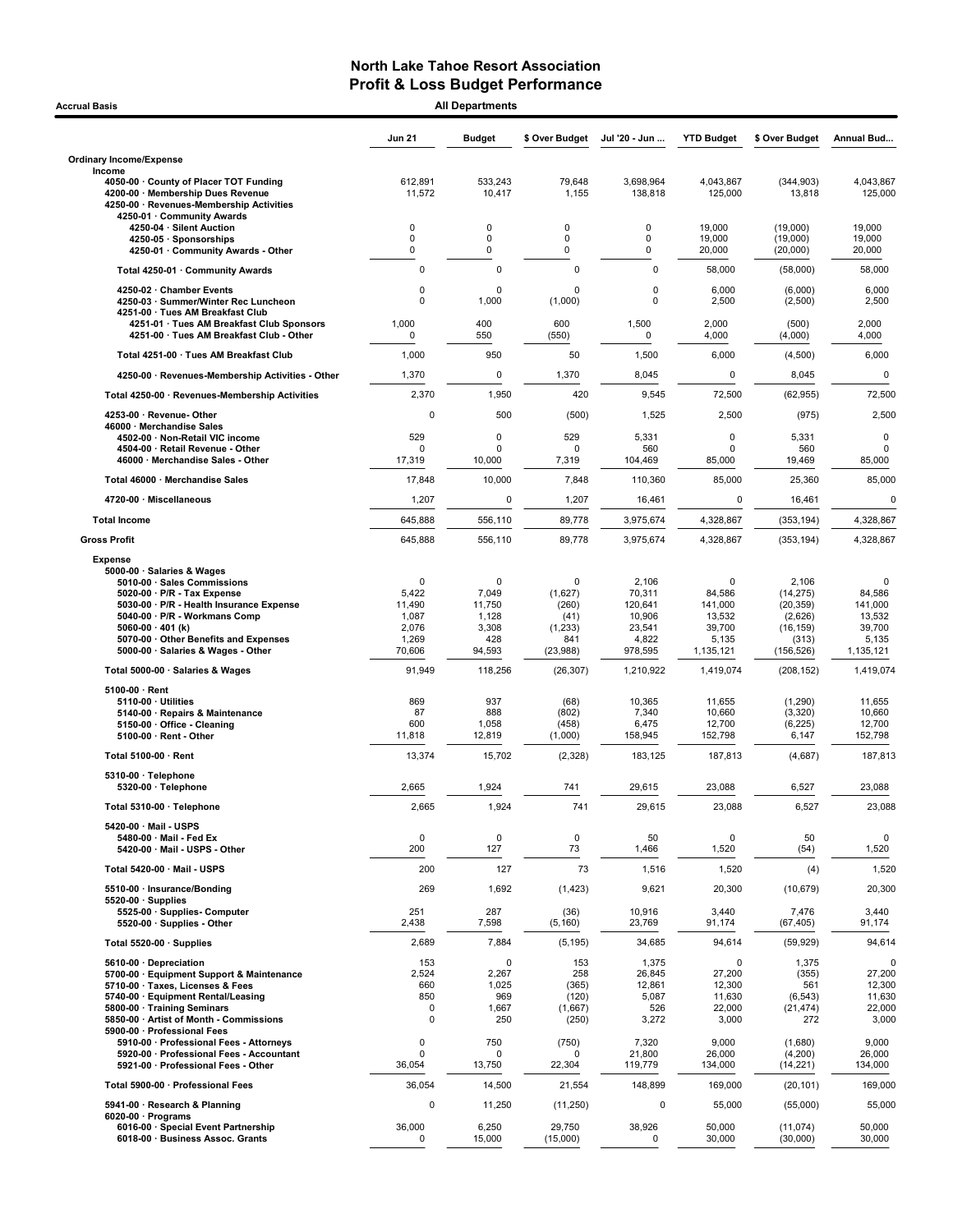| <b>All Departments</b><br><b>Accrual Basis</b>                                       |                       |                            |                       |                       |                   |                      |                  |  |
|--------------------------------------------------------------------------------------|-----------------------|----------------------------|-----------------------|-----------------------|-------------------|----------------------|------------------|--|
|                                                                                      | <b>Jun 21</b>         | <b>Budget</b>              | \$ Over Budget        | Jul '20 - Jun         | <b>YTD Budget</b> | \$ Over Budget       | Annual Bud       |  |
| Total 6020-00 · Programs                                                             | 36,000                | 21,250                     | 14,750                | 38,926                | 80,000            | (41, 074)            | 80,000           |  |
| $6420-00 \cdot$ Events                                                               |                       |                            |                       |                       |                   |                      |                  |  |
| 6420-01 · Sponsorships                                                               |                       |                            |                       |                       |                   |                      |                  |  |
| 6421-01 · 4th of July Fireworks<br>6421-04 · Broken Arrow Skyrace                    | $\mathbf 0$<br>25,000 | $\mathbf 0$<br>$\mathbf 0$ | $\mathbf 0$<br>25,000 | $\mathbf 0$<br>25,000 | 20,000<br>25,400  | (20,000)             | 20.000<br>25,400 |  |
| 6421-06 $\cdot$ Spartan                                                              | 180,900               | 180,900                    | $\mathbf 0$           | 180,900               | 180,900           | (400)<br>$\Omega$    | 180,900          |  |
| 6421-07 · Tahoe Lacrosse Tournament                                                  | $\mathbf 0$           | $\mathbf 0$                | 0                     | 0                     | 6,000             | (6,000)              | 6,000            |  |
| 6421-10 · WinterWonderGrass - Tahoe                                                  | 0                     | 0                          | 0                     | $\mathbf 0$           | 24,400            | (24, 400)            | 24,400           |  |
| 6421-17 · Enduro                                                                     | $\Omega$              | $\Omega$                   | $\Omega$              | 0                     | 31,500            | (31,500)             | 31,500           |  |
| 6420-01 · Sponsorships - Other                                                       | 48,000                | 40,800                     | 7,200                 | 48,000                | 240,800           | (192, 800)           | 240,800          |  |
| Total 6420-01 · Sponsorships                                                         | 253,900               | 221,700                    | 32,200                | 253,900               | 529,000           | (275, 100)           | 529.000          |  |
| 6421-00 · New Event Development<br>6424-00 · Event Operation Expenses                | 10,000<br>19,249      | 2,500<br>1,000             | 7,500<br>18,249       | 28,000<br>19,262      | 30,000<br>6,000   | (2,000)<br>13,262    | 30,000<br>6,000  |  |
| Total 6420-00 · Events                                                               | 283,149               | 225,200                    | 57,949                | 301,162               | 565,000           | (263, 838)           | 565,000          |  |
| 6423-00 · Membership Activities                                                      |                       |                            |                       |                       |                   |                      |                  |  |
| 6434-00 Community Awards Dinner                                                      | 0                     | 0                          | 0                     | 295                   | 28,000            | (27, 705)            | 28,000           |  |
| 6436-00 · Membership - Wnt/Sum Rec Lunch                                             | 0                     | 500                        | (500)                 | $\Omega$              | 1,000             | (1,000)              | 1,000            |  |
| 6437-00 · Tuesday Morning Breakfast Club                                             | $\mathbf 0$<br>519    | 413<br>417                 | (413)<br>102          | $\Omega$<br>6,640     | 3,000<br>5,000    | (3,000)              | 3,000            |  |
| 6442-00 · Public Relations/Website/Digita<br>6423-00 · Membership Activities - Other | 0                     | 417                        | (417)                 | 2,560                 | 5,000             | 1,640<br>(2, 440)    | 5,000<br>5,000   |  |
| Total 6423-00 · Membership Activities                                                | 519                   | 1,746                      | (1,227)               | 9,495                 | 42,000            | (32, 505)            | 42,000           |  |
| 6730-00 · Marketing Cooperative/Media                                                | $\mathbf 0$           | 76,200                     | (76, 200)             | 421,850               | 1,000,000         | (578, 150)           | 1,000,000        |  |
| 6740-00 · Media/Collateral/Production                                                | 9,600                 | 1,667                      | 7,933                 | 11,425                | 20,000            | (8, 575)             | 20,000           |  |
| 6742-00 · Non-NLT Co-Op Marketing Program                                            | 795                   | 23,000                     | (22, 205)             | 114,430               | 232,000           | (117, 570)           | 232,000          |  |
| 6743-00 · BACC Marketing Programs                                                    |                       |                            |                       |                       |                   |                      |                  |  |
| 6743-01 · Year Round Shopping Campaign                                               | 0                     | 1,000                      | (1,000)               | 13,409                | 10,000            | 3,409                | 10,000           |  |
| 6743-03 · Winter Lakeside Campaign                                                   | 0                     | 1,000                      | (1,000)               | 0                     | 10,000            | (10,000)             | 10,000           |  |
| 6743-04 · Summerlong Music Campaign                                                  | $\mathbf 0$           | 1,000                      | (1,000)               | 0                     | 10,000            | (10,000)             | 10,000           |  |
| 6743-05 · Summer Mountain Campaign                                                   | 0<br>$\mathbf 0$      | 1,000                      | (1,000)               | $\Omega$              | 10,000            | (10,000)             | 10,000           |  |
| 6743-06 · COVID Summer Recovery Campaign<br>6743-07 · Winter Regional Campaign       | 4,800                 | 4,000<br>0                 | (4,000)<br>4,800      | (14, 507)<br>22,077   | 40,000<br>0       | (54, 507)<br>22,077  | 40,000<br>0      |  |
| 6743-08 · Summer Regional Campaign                                                   | 37,652                | 0                          | 37,652                | 37,652                | 0                 | 37,652               | 0                |  |
| 6743-00 · BACC Marketing Programs - Other                                            | 6,950                 |                            |                       | 6,950                 |                   |                      |                  |  |
| Total 6743-00 · BACC Marketing Programs                                              | 49,402                | 8,000                      | 41,402                | 65,580                | 80,000            | (14, 420)            | 80,000           |  |
| 7500-00 · Trade Shows/Travel                                                         | 0                     | 1,250                      | (1,250)               | 395                   | 15,000            | (14, 605)            | 15,000           |  |
| 8100-00 · Cost of Goods Sold<br>51100 · Freight and Shipping Costs                   | 121                   | 125                        | (4)                   | 1,682                 | 1,500             | 182                  | 1,500            |  |
| 59900 · POS Inventory Adjustments                                                    | 142                   | $\mathbf 0$                | 142                   | 713                   | 0                 | 713                  | 0                |  |
| 8100-01 · CGS - Other                                                                | 1,124                 | 0                          | 1,124                 | 1,371                 | 0                 | 1,371                | 0                |  |
| 8100-00 · Cost of Goods Sold - Other                                                 | 8,926                 | 4,475                      | 4,451                 | 54,926                | 38,000            | 16,926               | 38,000           |  |
| Total 8100-00 · Cost of Goods Sold                                                   | 10,312                | 4,600                      | 5,712                 | 58,692                | 39,500            | 19,192               | 39,500           |  |
| 8200-00 · Associate Relations                                                        | 265                   | 135                        | 130                   | 3,351                 | 1,600             | 1,751                | 1,600            |  |
| 8300-00 · Board Functions                                                            | 623                   | 500                        | 123                   | 4,624                 | 7,000             | (2,376)              | 7,000            |  |
| 8500-00 · Credit Card Fees                                                           | 472                   | 475                        | (3)                   | 4,060                 | 5,850             | (1,790)              | 5,850            |  |
| 8600-00 · Additional Opportunites                                                    | 3,150                 | 10,000                     | (6, 850)              | 79,050                | 120,000           | (40, 950)            | 120,000          |  |
| 8700-00 · Automobile Expenses<br>8750-00 · Meals/Meetings                            | 273<br>117            | 466<br>763                 | (192)<br>(646)        | 2,299<br>567          | 5,450<br>8,900    | (3, 151)<br>(8, 333) | 5,450<br>8,900   |  |
| 8810-00 · Dues & Subscriptions                                                       | 803                   | 1,513                      |                       | 13,577                | 17,900            | (4,323)              | 17,900           |  |
| 8910-00 · Travel                                                                     | 0                     | 1,100                      | (711)<br>(1, 100)     | 134                   | 12,600            | (12, 466)            | 12,600           |  |
| 8920-00 · Bad Debt                                                                   | $\mathbf 0$           | 0                          | 0                     | 38,280                | 0                 | 38,280               | 0                |  |
| <b>Total Expense</b>                                                                 | 546,866               | 555,376                    | (8, 510)              | 2,836,248             | 4,299,338         | (1,463,090)          | 4,299,338        |  |
| <b>Net Ordinary Income</b>                                                           | 99,022                | 734                        | 98,289                | 1,139,425             | 29,529            | 1,109,896            | 29,529           |  |
| Other Income/Expense                                                                 |                       |                            |                       |                       |                   |                      |                  |  |
| Other Income<br>4700-00 · Revenues- Interest & Investment                            | 11                    | 0                          | 11                    | 180                   | 0                 | 180                  | 0                |  |
| <b>Total Other Income</b>                                                            | 11                    | $\mathbf 0$                | 11                    | 180                   | $\mathbf 0$       | 180                  | 0                |  |
| <b>Other Expense</b>                                                                 |                       |                            |                       |                       |                   |                      |                  |  |
| 8990-00 · Allocated                                                                  | $\pmb{0}$             | 0                          | (0)                   | 0                     | 0                 | (0)                  | 0                |  |
| <b>Total Other Expense</b>                                                           | $\pmb{0}$             | $\pmb{0}$                  | (0)                   | 0                     | $\mathbf 0$       | (0)                  | 0                |  |
| <b>Net Other Income</b>                                                              | 11                    | (0)                        | 11                    | 180                   | (0)               | 180                  | (0)              |  |
| Net Income                                                                           | 99,033                | 734                        | 98,300                | 1,139,606             | 29,529            | 1,110,077            | 29,529           |  |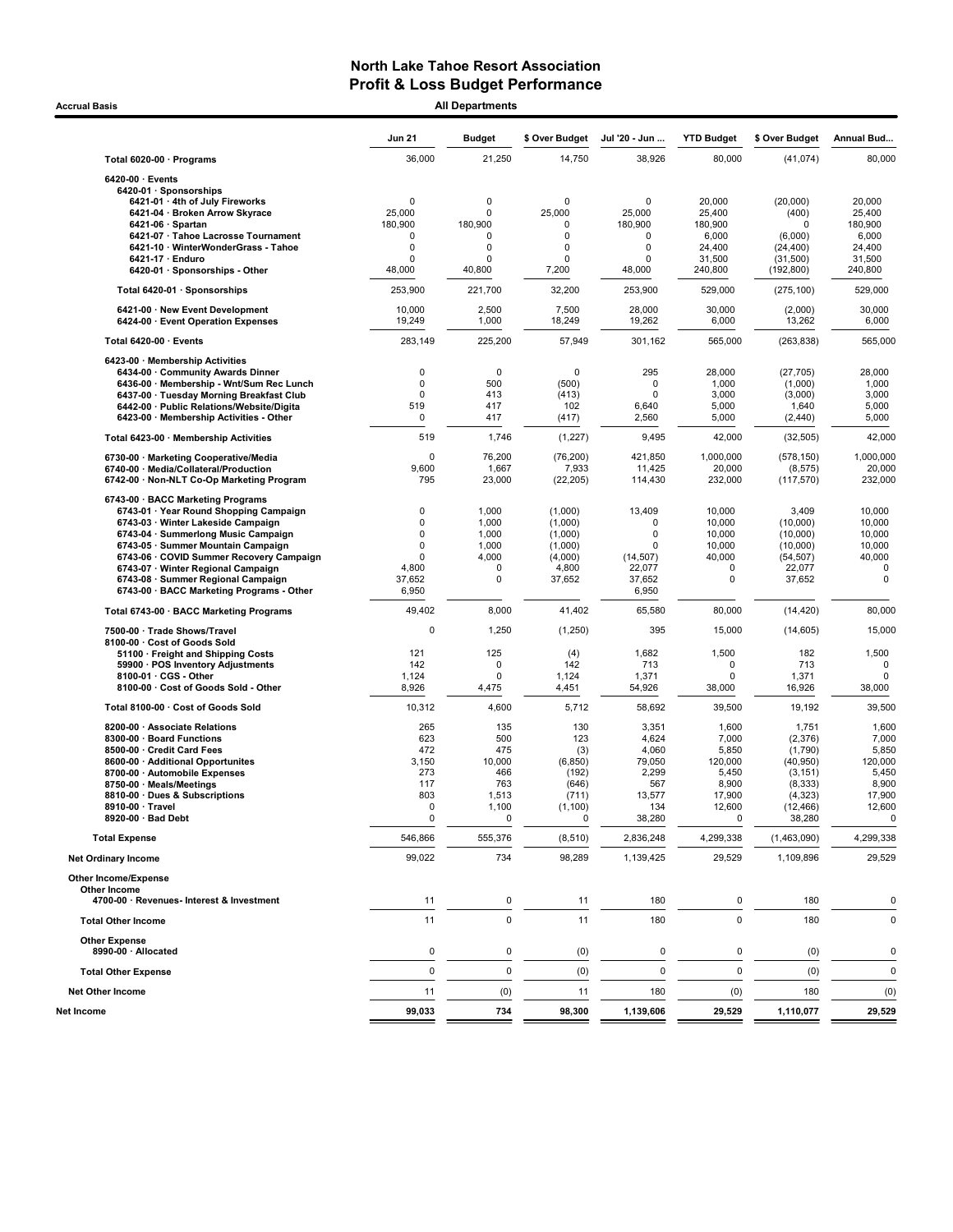## North Lake Tahoe Resort Association Profit & Loss Prev Year Comparison Accrual Basis June 2021

|                                                                                                                                                                                                                                                                                     | <b>Jun 21</b>                                                  | <b>Jun 20</b>                                                                 | \$ Change                                                             | % Change                                                     |
|-------------------------------------------------------------------------------------------------------------------------------------------------------------------------------------------------------------------------------------------------------------------------------------|----------------------------------------------------------------|-------------------------------------------------------------------------------|-----------------------------------------------------------------------|--------------------------------------------------------------|
| <b>Ordinary Income/Expense</b>                                                                                                                                                                                                                                                      |                                                                |                                                                               |                                                                       |                                                              |
| Income<br>4050-00 County of Placer TOT Funding<br>4200-00 Membership Dues Revenue<br>4250-00 · Revenues-Membership Activities<br>4251-00 Tues AM Breakfast Club                                                                                                                     | 612,891<br>11.572                                              | 150,365<br>11,342                                                             | 462,526<br>229                                                        | 308%<br>2%                                                   |
| 4251-01 · Tues AM Breakfast Club Sponsors<br>4251-00 Tues AM Breakfast Club - Other                                                                                                                                                                                                 | 1,000<br>0                                                     | 0<br>0                                                                        | 1,000<br>(0)                                                          | 100%<br>(100)%                                               |
| Total 4251-00 Tues AM Breakfast Club                                                                                                                                                                                                                                                | 1,000                                                          | 0                                                                             | 1,000                                                                 | 1,999,900%                                                   |
| 4250-00 · Revenues-Membership Activities - Other                                                                                                                                                                                                                                    | 1,370                                                          | 435                                                                           | 935                                                                   | 215%                                                         |
| Total 4250-00 · Revenues-Membership Activities                                                                                                                                                                                                                                      | 2,370                                                          | 435                                                                           | 1,935                                                                 | 445%                                                         |
| 4350-00 Special Events (Marketing)<br>4600-00 Commissions                                                                                                                                                                                                                           | 0<br>0                                                         | 88,889<br>(11, 676)                                                           | (88, 889)<br>11,676                                                   | (100)%<br>100%                                               |
| 46000 Merchandise Sales<br>4502-00 Non-Retail VIC income<br>4504-00 Retail Revenue - Other<br>46000 Merchandise Sales - Other                                                                                                                                                       | 529<br>0<br>17,319                                             | 0<br>6,256<br>3,714                                                           | 529<br>(6, 256)<br>13,605                                             | 100%<br>(100)%<br>366%                                       |
| Total 46000 Merchandise Sales                                                                                                                                                                                                                                                       | 17,848                                                         | 9,971                                                                         | 7,877                                                                 | 79%                                                          |
| 4720-00 Miscellaneous                                                                                                                                                                                                                                                               | 1,207                                                          | 0                                                                             | 1,207                                                                 | 100%                                                         |
| <b>Total Income</b>                                                                                                                                                                                                                                                                 | 645,888                                                        | 249,326                                                                       | 396,562                                                               | 159%                                                         |
| <b>Cost of Goods Sold</b><br>52900 Purchases - Resale Items                                                                                                                                                                                                                         | 0                                                              | 0                                                                             | $\mathbf 0$                                                           | 0%                                                           |
| <b>Total COGS</b>                                                                                                                                                                                                                                                                   | $\mathbf 0$                                                    | $\mathbf 0$                                                                   | $\mathbf 0$                                                           | 0%                                                           |
| <b>Gross Profit</b>                                                                                                                                                                                                                                                                 | 645,888                                                        | 249,326                                                                       | 396,562                                                               | 159%                                                         |
| <b>Expense</b><br>5000-00 · Salaries & Wages                                                                                                                                                                                                                                        |                                                                |                                                                               |                                                                       |                                                              |
| 5000-01 · In-Market Administration<br>5010-00 Sales Commissions<br>5020-00 · P/R - Tax Expense<br>5030-00 · P/R - Health Insurance Expense<br>5040-00 · P/R - Workmans Comp<br>5060-00 $\cdot$ 401 (k)<br>5070-00 Other Benefits and Expenses<br>5000-00 · Salaries & Wages - Other | 0<br>0<br>5,422<br>11,490<br>1,087<br>2,076<br>1,269<br>70,606 | $\mathbf 0$<br>(2, 151)<br>14,533<br>12,997<br>884<br>2,306<br>872<br>104,294 | 0<br>2,151<br>(9, 111)<br>(1,507)<br>203<br>(231)<br>397<br>(33, 689) | 0%<br>100%<br>(63)%<br>(12)%<br>23%<br>(10)%<br>46%<br>(32)% |
| Total 5000-00 · Salaries & Wages                                                                                                                                                                                                                                                    | 91,949                                                         | 133,737                                                                       | (41, 788)                                                             | (31)%                                                        |
| 5100-00 Rent<br>5110-00 · Utilities<br>5140-00 · Repairs & Maintenance<br>5150-00 Office - Cleaning<br>5100-00 · Rent - Other                                                                                                                                                       | 869<br>87<br>600<br>11,818                                     | 616<br>87<br>1,050<br>13,330                                                  | 253<br>0<br>(450)<br>(1, 512)                                         | 41%<br>0%<br>(43)%<br>(11)%                                  |
| Total 5100-00 · Rent                                                                                                                                                                                                                                                                | 13,374                                                         | 15,083                                                                        | (1,709)                                                               | (11)%                                                        |
| 5310-00 · Telephone<br>5320-00 · Telephone                                                                                                                                                                                                                                          | 2,665                                                          | 2,170                                                                         | 495                                                                   | 23%                                                          |
| Total 5310-00 · Telephone                                                                                                                                                                                                                                                           | 2,665                                                          | 2,170                                                                         | 495                                                                   | 23%                                                          |
| 5420-00 Mail - USPS<br>5480-00 · Mail - Fed Ex<br>5420-00 Mail - USPS - Other                                                                                                                                                                                                       | 0<br>200                                                       | 21<br>0                                                                       | (21)<br>200                                                           | (100)%<br>100%                                               |
| Total 5420-00 Mail - USPS                                                                                                                                                                                                                                                           | 200                                                            | 21                                                                            | 179                                                                   | 874%                                                         |
| 5510-00 · Insurance/Bonding<br>$5520-00$ Supplies                                                                                                                                                                                                                                   | 269                                                            | 269                                                                           | 0                                                                     | 0%                                                           |
| 5525-00 · Supplies- Computer                                                                                                                                                                                                                                                        | 251                                                            | 0                                                                             | 251                                                                   | 100%                                                         |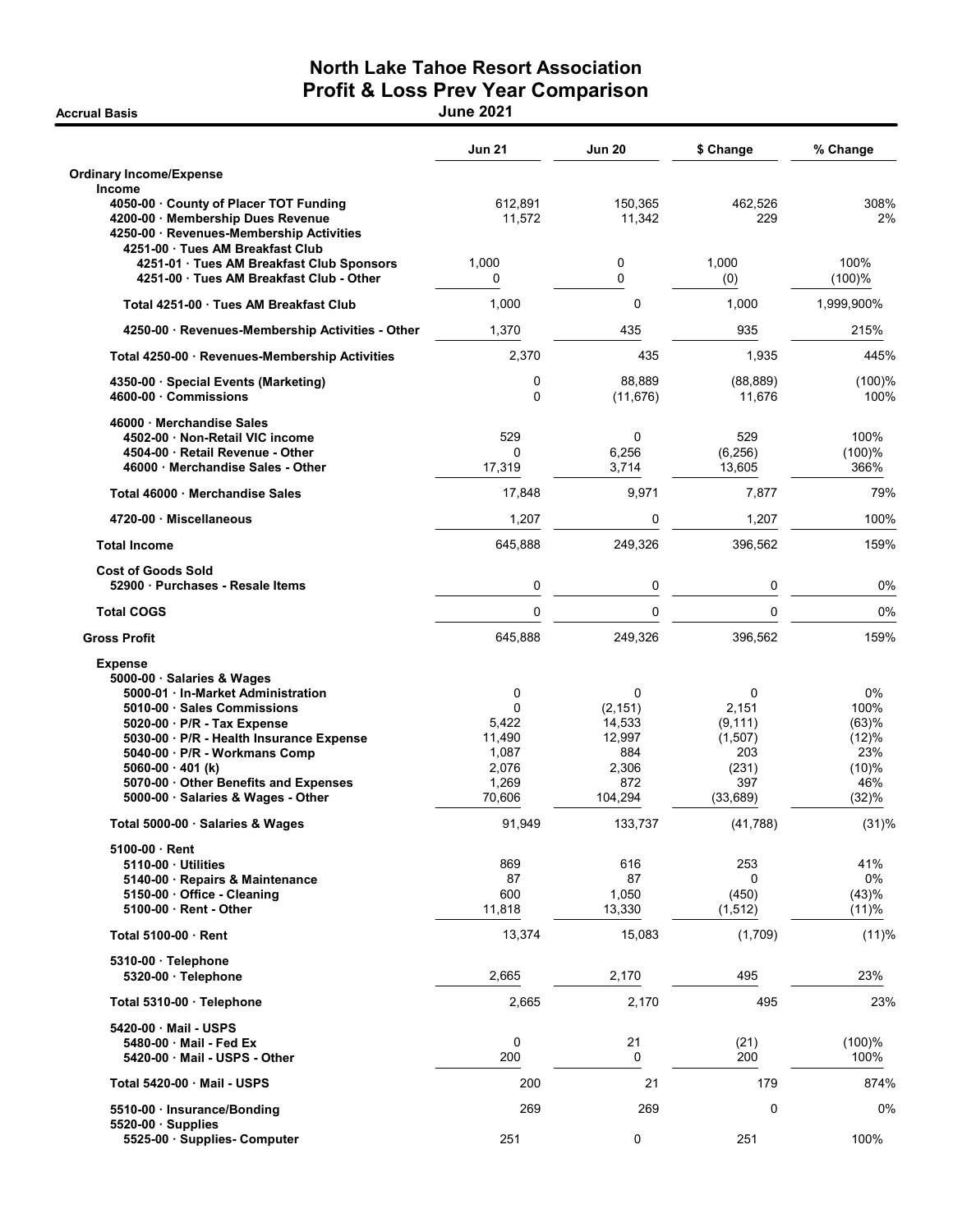## North Lake Tahoe Resort Association Profit & Loss Prev Year Comparison Accrual Basis June 2021

|                                                                                                                                                                                                        | <b>Jun 21</b>                            | <b>Jun 20</b>                            | \$ Change                                       | % Change                                      |
|--------------------------------------------------------------------------------------------------------------------------------------------------------------------------------------------------------|------------------------------------------|------------------------------------------|-------------------------------------------------|-----------------------------------------------|
| 5520-00 · Supplies - Other                                                                                                                                                                             | 2,438                                    | 1,358                                    | 1,080                                           | 80%                                           |
| Total 5520-00 Supplies                                                                                                                                                                                 | 2,689                                    | 1,358                                    | 1,331                                           | 98%                                           |
| 5610-00 Depreciation<br>5700-00 · Equipment Support & Maintenance<br>5710-00 Taxes, Licenses & Fees<br>5740-00 · Equipment Rental/Leasing<br>5900-00 Professional Fees                                 | 153<br>2,524<br>660<br>850               | 110<br>2,844<br>1,350<br>484             | 43<br>(320)<br>(690)<br>365                     | 39%<br>(11)%<br>(51)%<br>76%                  |
| 5910-00 · Professional Fees - Attorneys<br>5921-00 Professional Fees - Other                                                                                                                           | 0<br>36,054                              | 340<br>0                                 | (340)<br>36.054                                 | (100)%<br>100%                                |
| Total 5900-00 · Professional Fees                                                                                                                                                                      | 36,054                                   | 340                                      | 35,714                                          | 10,504%                                       |
| $6020-00$ · Programs<br>6016-00 · Special Event Partnership<br>6018-00 Business Assoc. Grants                                                                                                          | 36,000<br>0                              | 7,250<br>20,000                          | 28,750<br>(20,000)                              | 397%<br>(100)%                                |
| Total 6020-00 · Programs                                                                                                                                                                               | 36,000                                   | 27,250                                   | 8,750                                           | 32%                                           |
| 6420-00 Events<br>6420-01 Sponsorships<br>6023-00 · Autumn Food & Wine                                                                                                                                 | 0                                        | 88,889                                   | (88, 889)                                       | (100)%                                        |
| 6421-04 · Broken Arrow Skyrace<br>6421-06 · Spartan<br>6420-01 · Sponsorships - Other                                                                                                                  | 25,000<br>180,900<br>48.000              | 0<br>0<br>(5,000)                        | 25,000<br>180,900<br>53,000                     | 100%<br>100%<br>1,060%                        |
| Total 6420-01 · Sponsorships                                                                                                                                                                           | 253,900                                  | 83,889                                   | 170,011                                         | 203%                                          |
| 6421-00 New Event Development<br>6424-00 Event Operation Expenses                                                                                                                                      | 10,000<br>19,249                         | 16,000<br>0                              | (6,000)<br>19,249                               | (38)%<br>100%                                 |
| Total 6420-00 Events                                                                                                                                                                                   | 283,149                                  | 99,889                                   | 183,260                                         | 184%                                          |
| 6423-00 · Membership Activities<br>6442-00 · Public Relations/Website/Digita<br>$6444-00$ Trades<br>6423-00 Membership Activities - Other                                                              | 519<br>0<br>0                            | 477<br>0<br>295                          | 42<br>0<br>(295)                                | 9%<br>0%<br>$(100)$ %                         |
| Total 6423-00 Membership Activities                                                                                                                                                                    | 519                                      | 772                                      | (253)                                           | (33)%                                         |
| 6730-00 · Marketing Cooperative/Media<br>6740-00 · Media/Collateral/Production<br>6742-00 · Non-NLT Co-Op Marketing Program                                                                            | 0<br>9,600<br>795                        | 81,918<br>0<br>380                       | (81,918)<br>9,600<br>415                        | (100)%<br>100%<br>109%                        |
| 6743-00 · BACC Marketing Programs<br>6743-06 · COVID Summer Recovery Campaign<br>6743-07 · Winter Regional Campaign<br>6743-08 · Summer Regional Campaign<br>6743-00 · BACC Marketing Programs - Other | 0<br>4,800<br>37,652<br>6,950            | 41,433<br>0<br>0<br>0                    | (41, 433)<br>4,800<br>37,652<br>6,950           | (100)%<br>100%<br>100%<br>100%                |
| Total 6743-00 · BACC Marketing Programs                                                                                                                                                                | 49,402                                   | 41,433                                   | 7,969                                           | 19%                                           |
| 8100-00 Cost of Goods Sold<br>51100 · Freight and Shipping Costs<br>59900 · POS Inventory Adjustments<br>8100-01 CGS - Other<br>8100-00 Cost of Goods Sold - Other                                     | 121<br>142<br>1,124<br>8,926             | 891<br>263<br>11,092<br>1,870            | (770)<br>(121)<br>(9,968)<br>7,056              | (87)%<br>(46)%<br>(90)%<br>378%               |
| Total 8100-00 Cost of Goods Sold                                                                                                                                                                       | 10,312                                   | 14,115                                   | (3,803)                                         | (27)%                                         |
| 8200-00 Associate Relations<br>8300-00 · Board Functions<br>8500-00 Credit Card Fees<br>8600-00 · Additional Opportunites<br>8700-00 Automobile Expenses<br>8750-00 Meals/Meetings                     | 265<br>623<br>472<br>3,150<br>273<br>117 | 57<br>1,710<br>248<br>47,456<br>123<br>0 | 208<br>(1,088)<br>224<br>(44,306)<br>150<br>117 | 365%<br>(64)%<br>90%<br>(93)%<br>121%<br>100% |
| 8810-00 Dues & Subscriptions<br>8920-00 · Bad Debt                                                                                                                                                     | 803<br>0                                 | 470<br>22,263                            | 333<br>(22, 263)                                | 71%<br>(100)%                                 |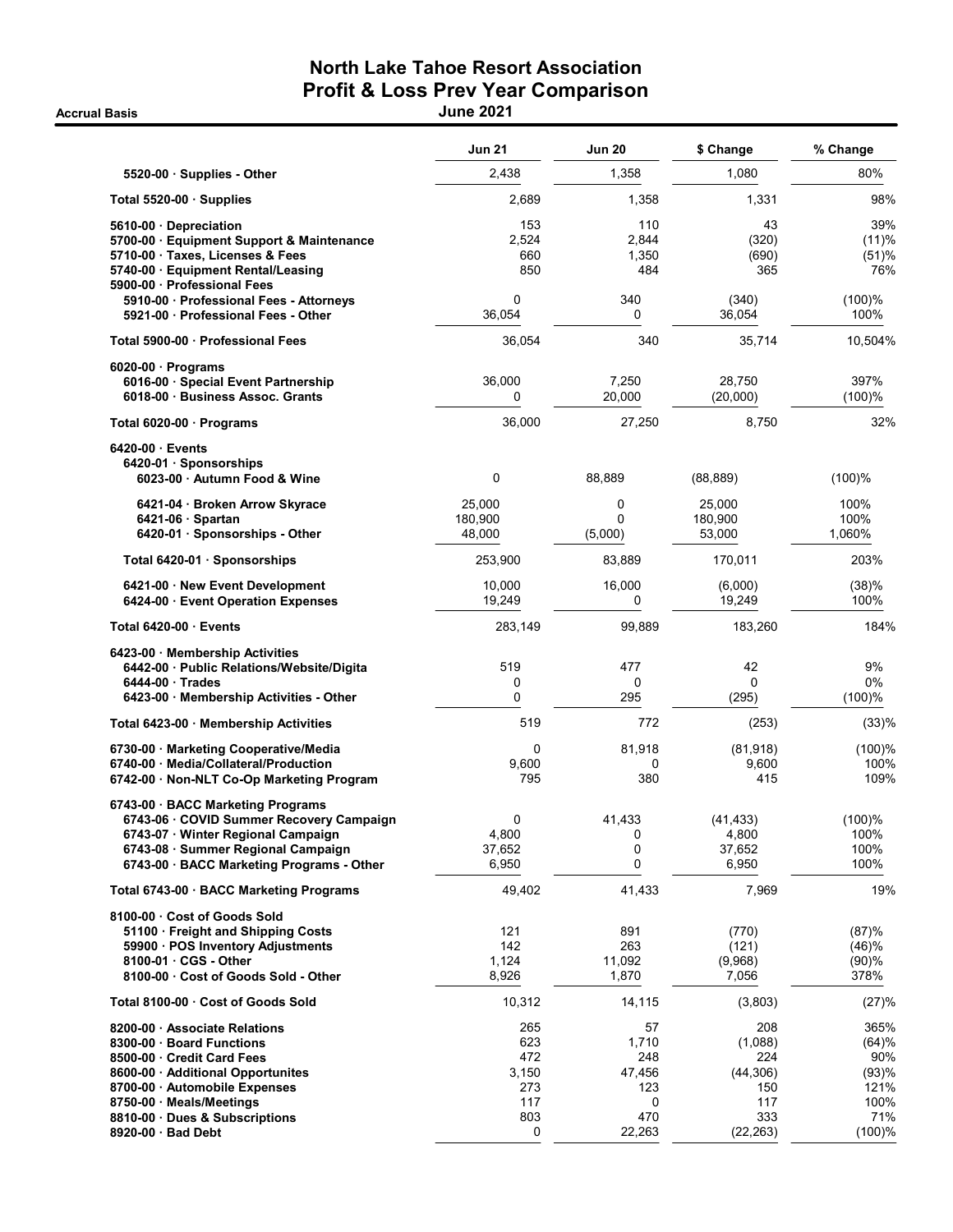## North Lake Tahoe Resort Association Profit & Loss Prev Year Comparison Accrual Basis June 2021

| <b>Jun 21</b> | <b>Jun 20</b> | \$ Change | % Change    |
|---------------|---------------|-----------|-------------|
| 546,866       | 495,848       | 51,017    | 10%         |
| 99,022        | (246, 522)    | 345,545   | 140%        |
| 11            | 17            | (5)       | (33)%       |
| 11            | 17            | (5)       | (33)%       |
| 0<br>0        | 0             | $\Omega$  | $0\%$<br>0% |
| $\mathbf 0$   | 0             | 0         | 0%          |
| 11            | 17            | (5)       | (33)%       |
| 99,033        | (246, 506)    | 345,539   | 140%        |
|               |               |           |             |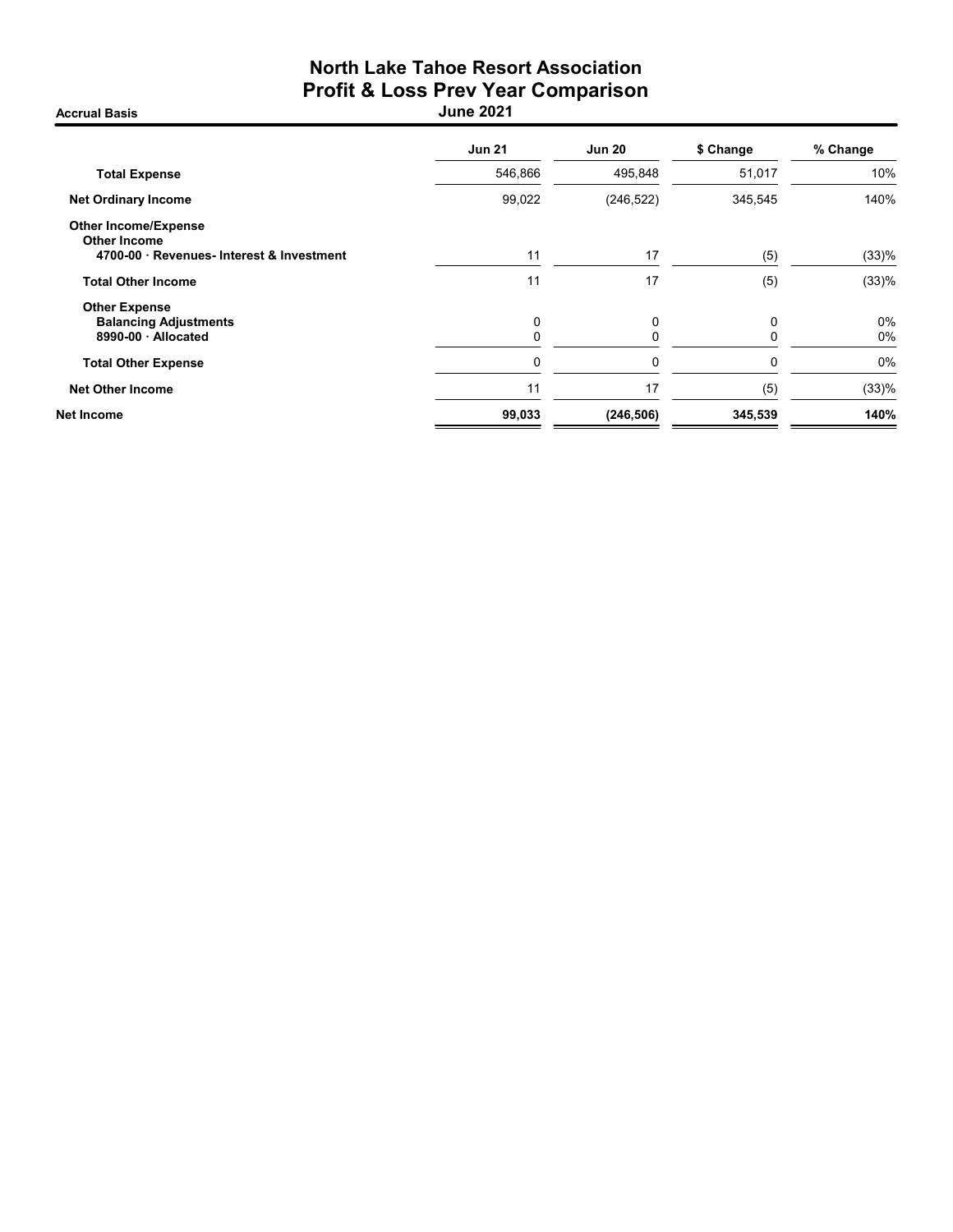Accrual Basis **11 - Marketing** 

|                                                                                                                                                                                                                                                                                                                                                                     | <b>Jun 21</b>                                                                              | <b>Budget</b>                                            | \$ Over Budget                                                         | Jul '20 - Jun 21                                                                   | <b>YTD Budget</b>                                                 | \$ Over Budget                                                             | <b>Annual Budget</b>                                           |
|---------------------------------------------------------------------------------------------------------------------------------------------------------------------------------------------------------------------------------------------------------------------------------------------------------------------------------------------------------------------|--------------------------------------------------------------------------------------------|----------------------------------------------------------|------------------------------------------------------------------------|------------------------------------------------------------------------------------|-------------------------------------------------------------------|----------------------------------------------------------------------------|----------------------------------------------------------------|
| <b>Ordinary Income/Expense</b><br>Income                                                                                                                                                                                                                                                                                                                            |                                                                                            |                                                          |                                                                        |                                                                                    |                                                                   |                                                                            |                                                                |
| 4050-00 · County of Placer TOT Funding<br>4253-00 · Revenue- Other<br>4720-00 · Miscellaneous                                                                                                                                                                                                                                                                       | 519,610<br>0<br>$\mathbf 0$                                                                | 439,972                                                  | 79,638                                                                 | 2,638,770<br>1,525<br>1,250                                                        | 2,983,682<br>0                                                    | (344, 912)<br>1,525                                                        | 2,983,682<br>0                                                 |
| <b>Total Income</b>                                                                                                                                                                                                                                                                                                                                                 | 519,610                                                                                    | 439,972                                                  | 79,638                                                                 | 2,641,545                                                                          | 2,983,682                                                         | (342, 137)                                                                 | 2,983,682                                                      |
| <b>Gross Profit</b>                                                                                                                                                                                                                                                                                                                                                 | 519,610                                                                                    | 439,972                                                  | 79,638                                                                 | 2,641,545                                                                          | 2,983,682                                                         | (342, 137)                                                                 | 2,983,682                                                      |
| <b>Expense</b><br>5000-00 · Salaries & Wages<br>5020-00 · P/R - Tax Expense                                                                                                                                                                                                                                                                                         | 1,348                                                                                      | 1,667                                                    | (318)                                                                  | 17,378                                                                             | 20,000                                                            | (2,622)                                                                    | 20,000                                                         |
| 5030-00 · P/R - Health Insurance Expense<br>5040-00 · P/R - Workmans Comp                                                                                                                                                                                                                                                                                           | 3,840<br>268                                                                               | 4,000<br>125                                             | (160)<br>143                                                           | 38,950<br>4,035                                                                    | 48,000<br>1,500                                                   | (9,050)<br>2,535                                                           | 48,000<br>1,500                                                |
| 5060-00 $\cdot$ 401 (k)<br>5070-00 · Other Benefits and Expenses                                                                                                                                                                                                                                                                                                    | 817<br>557                                                                                 | 833<br>142                                               | (17)<br>416                                                            | 9,839<br>1,279                                                                     | 10,000<br>1,700                                                   | (161)<br>(421)                                                             | 10,000<br>1,700                                                |
| 5000-00 · Salaries & Wages - Other                                                                                                                                                                                                                                                                                                                                  | 26,552                                                                                     | 22,299                                                   | 4,253                                                                  | 272,731                                                                            | 267,592                                                           | 5,139                                                                      | 267,592                                                        |
| Total 5000-00 · Salaries & Wages                                                                                                                                                                                                                                                                                                                                    | 33,382                                                                                     | 29,066                                                   | 4,316                                                                  | 344,212                                                                            | 348,792                                                           | (4,580)                                                                    | 348,792                                                        |
| $5100-00 \cdot$ Rent<br>5110-00 · Utilities<br>5140-00 · Repairs & Maintenance<br>5150-00 · Office - Cleaning<br>5100-00 · Rent - Other                                                                                                                                                                                                                             | 135<br>$\mathbf 0$<br>180<br>1,974                                                         | 120<br>75<br>250<br>2,400                                | 15<br>(75)<br>(70)<br>(427)                                            | 1,648<br>374<br>2,052<br>25,815                                                    | 1,855<br>900<br>3,000<br>27,777                                   | (207)<br>(526)<br>(948)<br>(1, 962)                                        | 1,855<br>900<br>3,000<br>27,777                                |
| Total 5100-00 · Rent                                                                                                                                                                                                                                                                                                                                                | 2,289                                                                                      | 2,845                                                    | (556)                                                                  | 29,889                                                                             | 33,532                                                            | (3,643)                                                                    | 33,532                                                         |
| 5310-00 · Telephone                                                                                                                                                                                                                                                                                                                                                 |                                                                                            |                                                          |                                                                        |                                                                                    |                                                                   |                                                                            |                                                                |
| 5320-00 · Telephone                                                                                                                                                                                                                                                                                                                                                 | 626                                                                                        | 549                                                      | 77<br>77                                                               | 6,863                                                                              | 6,588                                                             | 276                                                                        | 6,588                                                          |
| Total 5310-00 · Telephone                                                                                                                                                                                                                                                                                                                                           | 626                                                                                        | 549                                                      |                                                                        | 6,863                                                                              | 6,588                                                             | 276                                                                        | 6,588                                                          |
| 5420-00 · Mail - USPS<br>5480-00 · Mail - Fed Ex<br>5420-00 · Mail - USPS - Other                                                                                                                                                                                                                                                                                   | $\mathbf 0$<br>53                                                                          | 0                                                        | 53                                                                     | 50<br>265                                                                          | 0                                                                 | 265                                                                        | 0                                                              |
| Total 5420-00 · Mail - USPS                                                                                                                                                                                                                                                                                                                                         | 53                                                                                         | $\mathbf 0$                                              | 53                                                                     | 315                                                                                | 0                                                                 | 315                                                                        | $\Omega$                                                       |
| $5520-00 \cdot$ Supplies<br>5525-00 · Supplies- Computer<br>5520-00 · Supplies - Other                                                                                                                                                                                                                                                                              | 95<br>60                                                                                   | $\Omega$<br>1,716                                        | 95<br>(1,656)                                                          | 4,567<br>820                                                                       | $^{\circ}$<br>20,594                                              | 4,567<br>(19, 774)                                                         | $\mathbf 0$<br>20,594                                          |
| Total 5520-00 · Supplies                                                                                                                                                                                                                                                                                                                                            | 156                                                                                        | 1,716                                                    | (1, 561)                                                               | 5,387                                                                              | 20,594                                                            | (15, 207)                                                                  | 20,594                                                         |
| 5700-00 · Equipment Support & Maintenance<br>5710-00 · Taxes, Licenses & Fees<br>5740-00 · Equipment Rental/Leasing<br>5800-00 · Training Seminars                                                                                                                                                                                                                  | $\pmb{0}$<br>$\mathbf 0$<br>212<br>0                                                       | 13<br>13<br>167<br>750                                   | (13)<br>(13)<br>45<br>(750)                                            | $\pmb{0}$<br>124<br>1,275<br>0                                                     | 150<br>150<br>2,000<br>9,000                                      | (150)<br>(26)<br>(725)<br>(9,000)                                          | 150<br>150<br>2,000<br>9,000                                   |
| 5900-00 · Professional Fees<br>5910-00 · Professional Fees - Attorneys                                                                                                                                                                                                                                                                                              | $\mathbf 0$                                                                                | 125                                                      | (125)                                                                  | $\mathbf 0$                                                                        | 1,500                                                             | (1,500)                                                                    | 1,500                                                          |
| 5921-00 · Professional Fees - Other                                                                                                                                                                                                                                                                                                                                 | $\mathsf 0$                                                                                | 1,125                                                    | (1, 125)                                                               | 13,000                                                                             | 13,500                                                            | (500)                                                                      | 13,500                                                         |
| Total 5900-00 · Professional Fees                                                                                                                                                                                                                                                                                                                                   | $\mathbf 0$                                                                                | 1,250                                                    | (1, 250)                                                               | 13,000                                                                             | 15,000                                                            | (2,000)                                                                    | 15,000                                                         |
| 5941-00 · Research & Planning<br>$6020-00 \cdot$ Programs<br>6016-00 · Special Event Partnership<br>6018-00 · Business Assoc. Grants                                                                                                                                                                                                                                | $\mathbf 0$<br>36,000<br>$\overline{0}$                                                    | 10,000<br>6,250<br>15,000                                | (10,000)<br>29,750<br>(15,000)                                         | 0<br>38,926<br>$\mathbf 0$                                                         | 40,000<br>50,000<br>30,000                                        | (40,000)<br>(11, 074)<br>(30,000)                                          | 40,000<br>50,000<br>30,000                                     |
| Total 6020-00 · Programs                                                                                                                                                                                                                                                                                                                                            | 36,000                                                                                     | 21,250                                                   | 14,750                                                                 | 38,926                                                                             | 80,000                                                            | (41, 074)                                                                  | 80,000                                                         |
| 6420-00 · Events                                                                                                                                                                                                                                                                                                                                                    |                                                                                            |                                                          |                                                                        |                                                                                    |                                                                   |                                                                            |                                                                |
| 6420-01 · Sponsorships<br>6421-01 · 4th of July Fireworks<br>6421-04 · Broken Arrow Skyrace<br>6421-06 · Spartan<br>6421-07 · Tahoe Lacrosse Tournament<br>6421-10 · WinterWonderGrass - Tahoe<br>6421-17 · Enduro                                                                                                                                                  | 0<br>25,000<br>180,900<br>0<br>0<br>$\Omega$                                               | 0<br>0<br>180,900<br>0<br>0<br>$\Omega$                  | 0<br>25,000<br>0<br>0<br>0<br>$\Omega$                                 | 0<br>25,000<br>180,900<br>0<br>0<br>$\Omega$                                       | 20,000<br>25,400<br>180,900<br>6,000<br>24,400<br>31,500          | (20,000)<br>(400)<br>$\Omega$<br>(6,000)<br>(24, 400)<br>(31,500)          | 20,000<br>25,400<br>180,900<br>6,000<br>24,400<br>31,500       |
| 6420-01 · Sponsorships - Other                                                                                                                                                                                                                                                                                                                                      | 48,000                                                                                     | 40,800                                                   | 7,200                                                                  | 48,000                                                                             | 240,800                                                           | (192, 800)                                                                 | 240,800                                                        |
| Total 6420-01 · Sponsorships                                                                                                                                                                                                                                                                                                                                        | 253,900                                                                                    | 221,700                                                  | 32,200                                                                 | 253,900                                                                            | 529,000                                                           | (275, 100)                                                                 | 529,000                                                        |
| 6421-00 · New Event Development<br>6424-00 · Event Operation Expenses                                                                                                                                                                                                                                                                                               | 10,000<br>19,249                                                                           | 2,500<br>1,000                                           | 7,500<br>18,249                                                        | 28,000<br>19,262                                                                   | 30,000<br>6,000                                                   | (2,000)<br>13,262                                                          | 30,000<br>6,000                                                |
| Total 6420-00 · Events                                                                                                                                                                                                                                                                                                                                              | 283,149                                                                                    | 225,200                                                  | 57,949                                                                 | 301,162                                                                            | 565,000                                                           | (263, 838)                                                                 | 565,000                                                        |
| 6423-00 · Membership Activities<br>6442-00 · Public Relations/Website/Digita                                                                                                                                                                                                                                                                                        | $\mathsf 0$                                                                                |                                                          |                                                                        | 600                                                                                |                                                                   |                                                                            |                                                                |
| Total 6423-00 · Membership Activities                                                                                                                                                                                                                                                                                                                               | $\mathbf 0$                                                                                |                                                          |                                                                        | 600                                                                                |                                                                   |                                                                            |                                                                |
| 6730-00 · Marketing Cooperative/Media<br>6742-00 · Non-NLT Co-Op Marketing Program                                                                                                                                                                                                                                                                                  | $\mathbf 0$<br>595                                                                         | 65,344<br>22,000                                         | (65, 344)<br>(21, 405)                                                 | 388,694<br>112,030                                                                 | 925,000<br>220,000                                                | (536, 306)<br>(107, 970)                                                   | 925,000<br>220,000                                             |
| 6743-00 · BACC Marketing Programs<br>6743-01 · Year Round Shopping Campaign<br>6743-03 · Winter Lakeside Campaign<br>6743-04 · Summerlong Music Campaign<br>6743-05 · Summer Mountain Campaign<br>6743-06 · COVID Summer Recovery Campaign<br>6743-07 · Winter Regional Campaign<br>6743-08 · Summer Regional Campaign<br>6743-00 · BACC Marketing Programs - Other | $\overline{0}$<br>$\pmb{0}$<br>$\mathbf 0$<br>$\mathbf 0$<br>0<br>4,800<br>37,652<br>6,950 | 1,000<br>1,000<br>1,000<br>1,000<br>4,000<br>0<br>0      | (1,000)<br>(1,000)<br>(1,000)<br>(1,000)<br>(4,000)<br>4,800<br>37,652 | 13,409<br>$^{\circ}$<br>0<br>$\mathbf 0$<br>(14, 507)<br>22,077<br>37,652<br>6,950 | 10,000<br>10,000<br>10,000<br>10,000<br>40,000<br>0<br>$^{\circ}$ | 3,409<br>(10,000)<br>(10,000)<br>(10,000)<br>(54, 507)<br>22,077<br>37,652 | 10,000<br>10,000<br>10,000<br>10,000<br>40,000<br>0<br>0       |
| Total 6743-00 · BACC Marketing Programs                                                                                                                                                                                                                                                                                                                             | 49,402                                                                                     | 8,000                                                    | 41,402                                                                 | 65,580                                                                             | 80,000                                                            | (14, 420)                                                                  | 80,000                                                         |
| 7500-00 · Trade Shows/Travel<br>8200-00 · Associate Relations<br>8600-00 · Additional Opportunites<br>8700-00 · Automobile Expenses<br>8750-00 · Meals/Meetings<br>8810-00 · Dues & Subscriptions<br>8910-00 · Travel<br>8920-00 · Bad Debt                                                                                                                         | $\mathbf 0$<br>52<br>2,500<br>34<br>47<br>32<br>$\pmb{0}$<br>$\mathbf 0$                   | $\mathbf 0$<br>23<br>7,917<br>136<br>250<br>259<br>1,100 | $\mathbf 0$<br>29<br>(5, 417)<br>(103)<br>(203)<br>(227)<br>(1, 100)   | 395<br>220<br>71,250<br>363<br>63<br>529<br>0<br>556                               | $\mathbf 0$<br>250<br>95,000<br>1,500<br>2,750<br>2,850<br>11,100 | 395<br>(30)<br>(23, 750)<br>(1, 137)<br>(2,687)<br>(2, 321)<br>(11, 100)   | $\Omega$<br>250<br>95,000<br>1,500<br>2,750<br>2,850<br>11,100 |
| <b>Total Expense</b>                                                                                                                                                                                                                                                                                                                                                | 408,528                                                                                    | 397,847                                                  | 10,681                                                                 | 1,381,434                                                                          | 2,459,256                                                         | (1,077,822)                                                                | 2,459,256                                                      |
| <b>Net Ordinary Income</b>                                                                                                                                                                                                                                                                                                                                          | 111,082                                                                                    | 42,125                                                   | 68,956                                                                 | 1,260,111                                                                          | 524,426                                                           | 735,685                                                                    | 524,426                                                        |

Other Income/Expense Other Income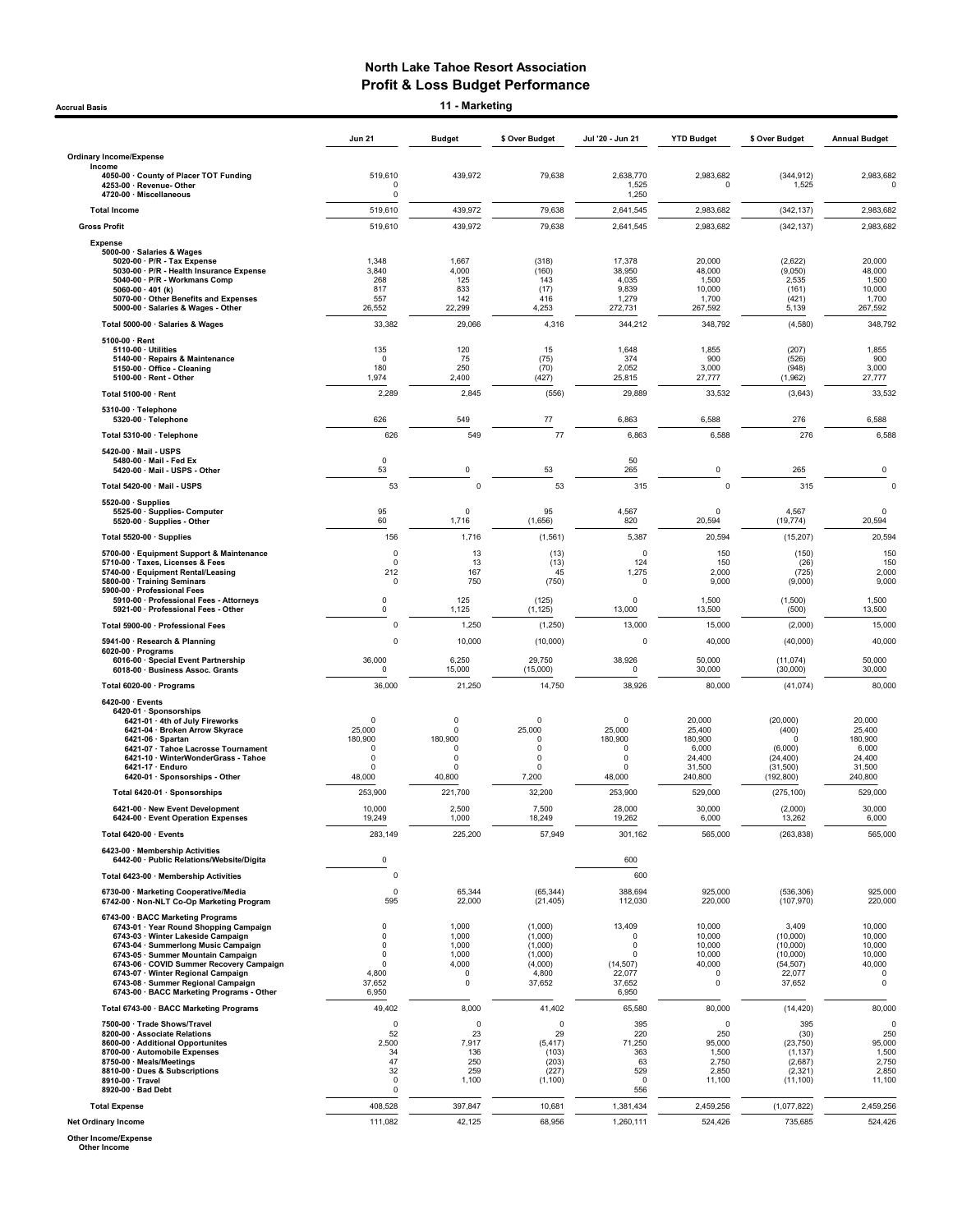Accrual Basis **11 - Marketing** 

|                                             | <b>Jun 21</b> | <b>Budget</b> | \$ Over Budget | Jul '20 - Jun 21 | <b>YTD Budget</b> | \$ Over Budget | <b>Annual Budget</b> |
|---------------------------------------------|---------------|---------------|----------------|------------------|-------------------|----------------|----------------------|
| 4700-00 · Revenues- Interest & Investment   | 11            | 0             | 11             | 180              |                   | 180            |                      |
| <b>Total Other Income</b>                   | 11            | 0             | 11             | 180              |                   | 180            | 0                    |
| <b>Other Expense</b><br>8990-00 · Allocated | 30,094        | 42,125        | (12,031)       | 402,082          | 524,426           | (122, 345)     | 524,426              |
| <b>Total Other Expense</b>                  | 30,094        | 42,125        | (12,031)       | 402,082          | 524,426           | (122, 345)     | 524,426              |
| <b>Net Other Income</b>                     | (30,083)      | (42, 125)     | 12,042         | (401, 901)       | (524, 426)        | 122.525        | (524, 426)           |
| Net Income                                  | 80,999        | 0             | 80,999         | 858,210          | u                 | 858.210        |                      |
|                                             |               |               |                |                  |                   |                |                      |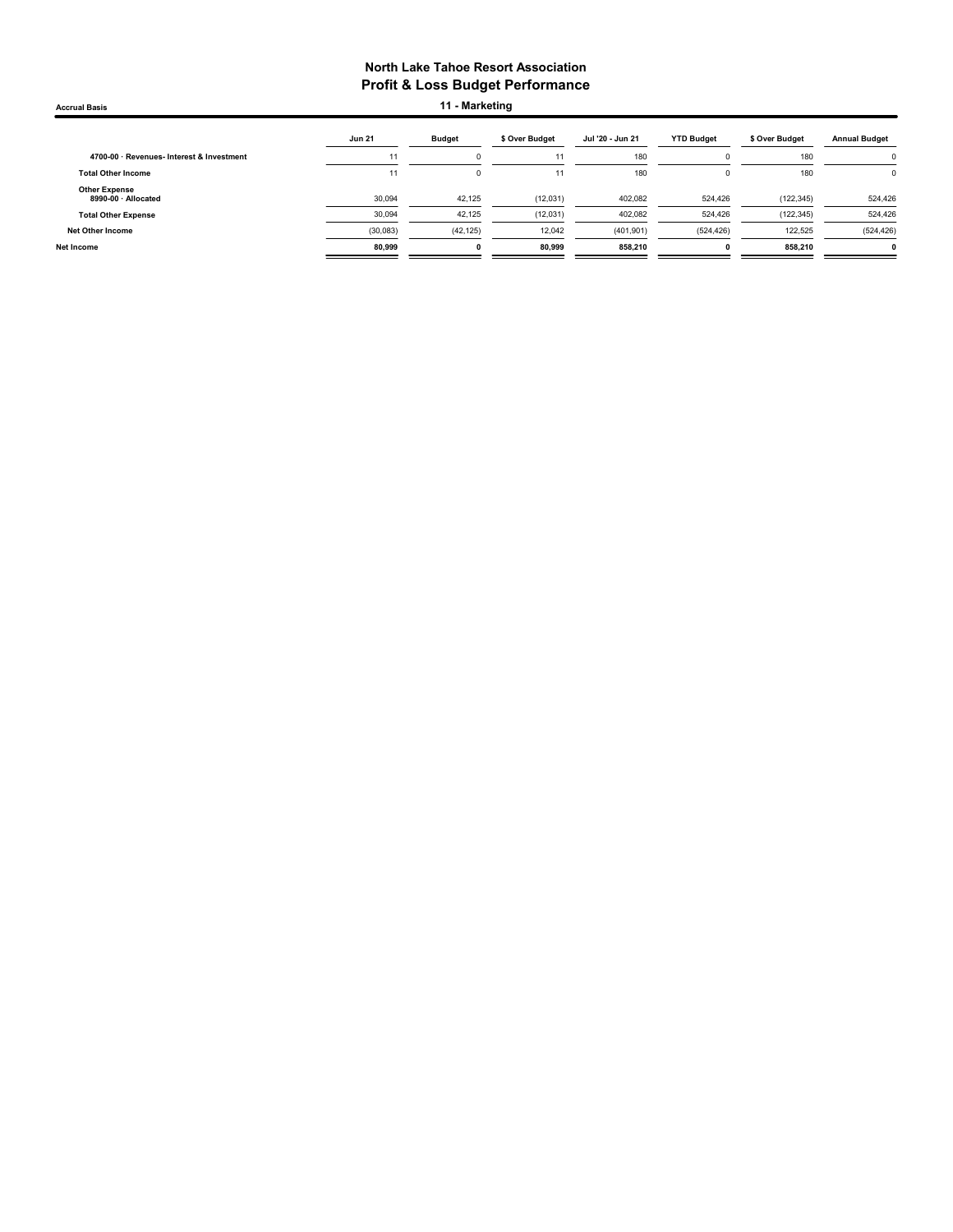## North Lake Tahoe Resort Association **Profit & Loss Budget Performance**<br>30 - Conference

| <b>Accrual Basis</b>                                                                                                                                                                                                                                                                            |                                                                                  | 30 - Conference                                             |                                                                 |                                                                       |                                                                     |                                                              |                                                                     |
|-------------------------------------------------------------------------------------------------------------------------------------------------------------------------------------------------------------------------------------------------------------------------------------------------|----------------------------------------------------------------------------------|-------------------------------------------------------------|-----------------------------------------------------------------|-----------------------------------------------------------------------|---------------------------------------------------------------------|--------------------------------------------------------------|---------------------------------------------------------------------|
|                                                                                                                                                                                                                                                                                                 | <b>Jun 21</b>                                                                    | <b>Budget</b>                                               | \$ Over Budget                                                  | Jul '20 - Jun 21                                                      | <b>YTD Budget</b>                                                   | \$ Over Budget                                               | <b>Annual Budget</b>                                                |
| <b>Ordinary Income/Expense</b><br>Income                                                                                                                                                                                                                                                        |                                                                                  |                                                             |                                                                 |                                                                       |                                                                     |                                                              |                                                                     |
| 4050-00 · County of Placer TOT Funding                                                                                                                                                                                                                                                          | 36,241                                                                           | 36,241                                                      | $\pmb{0}$                                                       | 384,054                                                               | 384,054                                                             | $\mathbf 0$                                                  | 384,054                                                             |
| <b>Total Income</b>                                                                                                                                                                                                                                                                             | 36,241                                                                           | 36,241                                                      | $\mathbf 0$                                                     | 384,054                                                               | 384,054                                                             | $\mathbf 0$                                                  | 384,054                                                             |
| <b>Gross Profit</b>                                                                                                                                                                                                                                                                             | 36,241                                                                           | 36,241                                                      | $\Omega$                                                        | 384,054                                                               | 384,054                                                             | $\Omega$                                                     | 384,054                                                             |
| <b>Expense</b><br>5000-00 · Salaries & Wages<br>5010-00 · Sales Commissions<br>5020-00 · P/R - Tax Expense<br>5030-00 · P/R - Health Insurance Expense<br>5040-00 · P/R - Workmans Comp<br>5060-00 $\cdot$ 401 (k)<br>5070-00 Other Benefits and Expenses<br>5000-00 · Salaries & Wages - Other | $\mathbf 0$<br>384<br>2.713<br>84<br>214<br>47<br>3,740                          | $\mathbf 0$<br>1,157<br>2.042<br>167<br>500<br>38<br>14,030 | $\mathbf 0$<br>(773)<br>672<br>(83)<br>(286)<br>10<br>(10, 291) | 2,106<br>13,634<br>26.164<br>2,604<br>6,875<br>955<br>177,846         | $\mathbf 0$<br>13,886<br>24.500<br>2,000<br>6,000<br>450<br>168,365 | 2,106<br>(252)<br>1.664<br>604<br>875<br>505<br>9,481        | $\mathbf 0$<br>13,886<br>24.500<br>2,000<br>6,000<br>450<br>168,365 |
| Total 5000-00 · Salaries & Wages                                                                                                                                                                                                                                                                | 7.181                                                                            | 17,933                                                      | (10, 752)                                                       | 230.184                                                               | 215.201                                                             | 14.983                                                       | 215.201                                                             |
| 5100-00 $\cdot$ Rent<br>$5110-00 \cdot$ Utilities<br>5140-00 · Repairs & Maintenance<br>5150-00 · Office - Cleaning<br>5100-00 · Rent - Other                                                                                                                                                   | 97<br>$\Omega$<br>133<br>1,290                                                   | 75<br>22<br>142<br>1,167                                    | 22<br>(22)<br>(8)<br>124                                        | 1,127<br>275<br>1,439<br>16,957                                       | 900<br>260<br>1,700<br>14,000                                       | 227<br>15<br>(261)<br>2,957                                  | 900<br>260<br>1,700<br>14,000                                       |
| Total 5100-00 · Rent                                                                                                                                                                                                                                                                            | 1,521                                                                            | 1,405                                                       | 116                                                             | 19,799                                                                | 16,860                                                              | 2,939                                                        | 16,860                                                              |
| 5310-00 · Telephone<br>5320-00 · Telephone                                                                                                                                                                                                                                                      | 410                                                                              | 267                                                         | 143                                                             | 5,058                                                                 | 3,200                                                               | 1,858                                                        | 3,200                                                               |
| Total 5310-00 · Telephone                                                                                                                                                                                                                                                                       | 410                                                                              | 267                                                         | 143                                                             | 5,058                                                                 | 3,200                                                               | 1,858                                                        | 3,200                                                               |
| 5420-00 Mail USPS                                                                                                                                                                                                                                                                               | 36                                                                               | 17                                                          | 20                                                              | 182                                                                   | 200                                                                 | (18)                                                         | 200                                                                 |
| $5520-00 \cdot$ Supplies<br>5525-00 · Supplies- Computer<br>5520-00 · Supplies - Other                                                                                                                                                                                                          | $\mathbf 0$<br>42                                                                | 45<br>113                                                   | (45)<br>(71)                                                    | 1,232<br>513                                                          | 540<br>1,350                                                        | 692<br>(837)                                                 | 540<br>1,350                                                        |
| Total 5520-00 · Supplies                                                                                                                                                                                                                                                                        | 42                                                                               | 158                                                         | (116)                                                           | 1,746                                                                 | 1.890                                                               | (144)                                                        | 1,890                                                               |
| 5710-00 · Taxes, Licenses & Fees<br>5740-00 · Equipment Rental/Leasing<br>5800-00 · Training Seminars<br>6730-00 · Marketing Cooperative/Media<br>8200-00 · Associate Relations<br>8750-00 · Meals/Meetings<br>8810-00 · Dues & Subscriptions                                                   | $\Omega$<br>102<br>$\mathbf 0$<br>$\mathbf 0$<br>0<br>$\mathbf 0$<br>$\mathbf 0$ | 8<br>83<br>$\mathbf 0$<br>10,856<br>$\mathbf 0$<br>29<br>63 | (8)<br>19<br>$\Omega$<br>(10, 856)<br>$\Omega$<br>(29)<br>(63)  | 120<br>594<br>$\Omega$<br>33,156<br>419<br>$\mathbf 0$<br>$\mathbf 0$ | 100<br>1.000<br>2,000<br>75,000<br>0<br>350<br>750                  | 20<br>(406)<br>(2,000)<br>(41, 844)<br>419<br>(350)<br>(750) | 100<br>1.000<br>2,000<br>75,000<br>$\Omega$<br>350<br>750           |
| <b>Total Expense</b>                                                                                                                                                                                                                                                                            | 9,292                                                                            | 30,818                                                      | (21, 526)                                                       | 291,257                                                               | 316,551                                                             | (25, 294)                                                    | 316,551                                                             |
| <b>Net Ordinary Income</b>                                                                                                                                                                                                                                                                      | 26,949                                                                           | 5,423                                                       | 21,526                                                          | 92,797                                                                | 67,503                                                              | 25,294                                                       | 67,503                                                              |
| Other Income/Expense<br><b>Other Expense</b><br>8990-00 · Allocated                                                                                                                                                                                                                             | 3,872                                                                            | 5,422                                                       | (1, 550)                                                        | 51,734                                                                | 67,503                                                              | (15, 770)                                                    | 67,503                                                              |
| <b>Total Other Expense</b>                                                                                                                                                                                                                                                                      | 3,872                                                                            | 5,422                                                       | (1, 550)                                                        | 51,734                                                                | 67,503                                                              | (15, 770)                                                    | 67,503                                                              |
| <b>Net Other Income</b>                                                                                                                                                                                                                                                                         | (3, 872)                                                                         | (5, 422)                                                    | 1,550                                                           | (51, 734)                                                             | (67, 503)                                                           | 15,770                                                       | (67, 503)                                                           |
| <b>Net Income</b>                                                                                                                                                                                                                                                                               |                                                                                  | $\mathbf{0}$                                                |                                                                 |                                                                       | 0                                                                   |                                                              | $\mathbf 0$                                                         |
|                                                                                                                                                                                                                                                                                                 | 23,077                                                                           |                                                             | 23,076                                                          | 41,063                                                                |                                                                     | 41,063                                                       |                                                                     |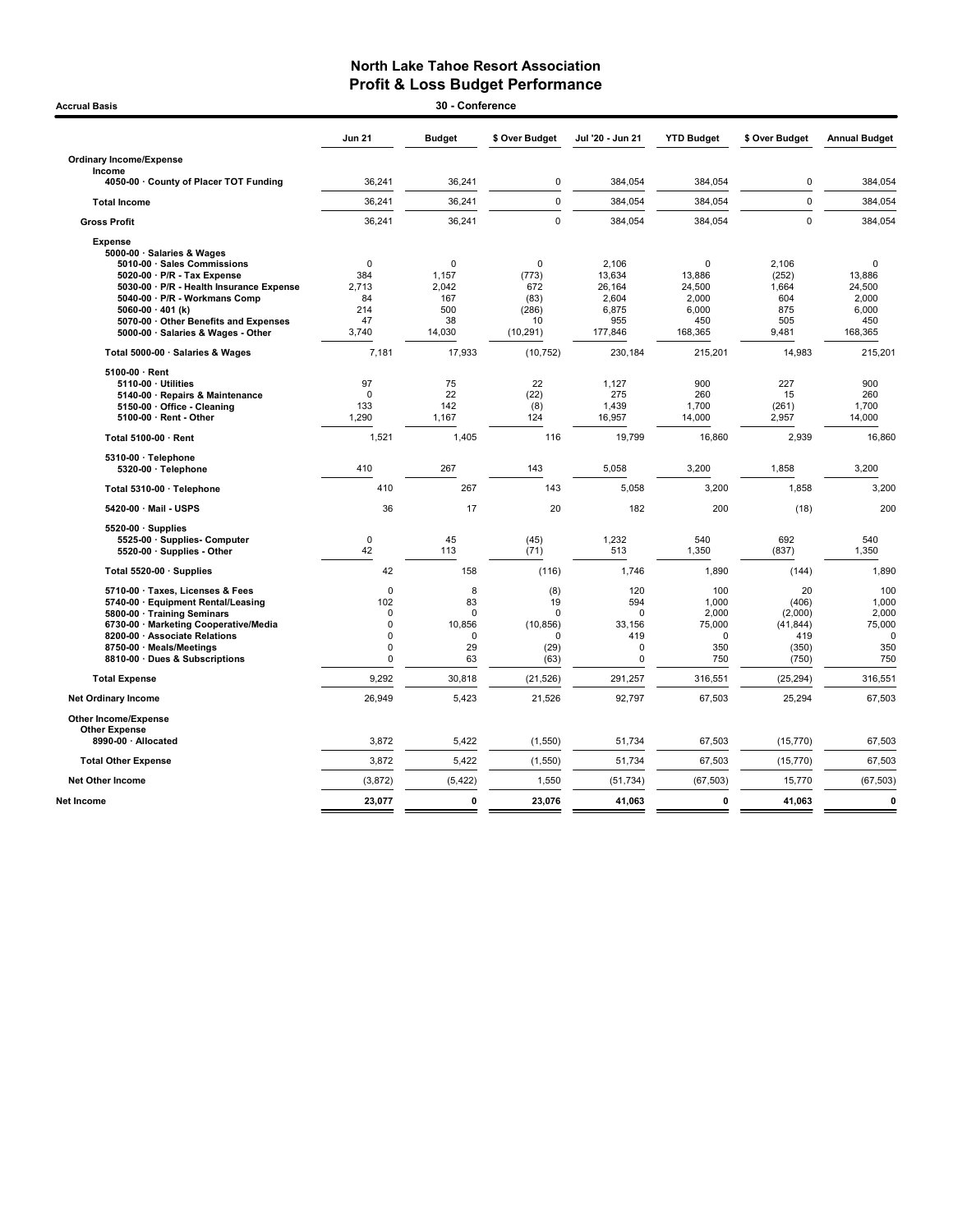Accrual Basis 42 - Visitor Center

|                                                                                                                                                                                                                                                                                     | <b>Jun 21</b>                                                         | <b>Budget</b>                                                     | \$ Over Budget                                       | Jul '20 - Jun 21                                                   | <b>YTD Budget</b>                                       | \$ Over Budget                                                 | <b>Annual Budget</b>                                    |
|-------------------------------------------------------------------------------------------------------------------------------------------------------------------------------------------------------------------------------------------------------------------------------------|-----------------------------------------------------------------------|-------------------------------------------------------------------|------------------------------------------------------|--------------------------------------------------------------------|---------------------------------------------------------|----------------------------------------------------------------|---------------------------------------------------------|
| <b>Ordinary Income/Expense</b>                                                                                                                                                                                                                                                      |                                                                       |                                                                   |                                                      |                                                                    |                                                         |                                                                |                                                         |
| Income<br>4050-00 · County of Placer TOT Funding                                                                                                                                                                                                                                    | 36,287                                                                | 36,277                                                            | 10                                                   | 457,720                                                            | 457,711                                                 | $\mathbf{Q}$                                                   | 457,711                                                 |
| 46000 · Merchandise Sales<br>4502-00 · Non-Retail VIC income                                                                                                                                                                                                                        | 529                                                                   | $\pmb{0}$                                                         | 529                                                  | 5,331                                                              | $\mathbf 0$                                             | 5,331                                                          | $\pmb{0}$                                               |
| 4504-00 · Retail Revenue - Other                                                                                                                                                                                                                                                    |                                                                       | 0                                                                 | $\mathsf 0$                                          | 560                                                                | $\Omega$                                                | 560                                                            | 0                                                       |
| 46000 · Merchandise Sales - Other                                                                                                                                                                                                                                                   | 17,319                                                                | 10,000                                                            | 7,319                                                | 104,469                                                            | 85,000                                                  | 19,469                                                         | 85,000                                                  |
| Total 46000 · Merchandise Sales                                                                                                                                                                                                                                                     | 17,848                                                                | 10,000                                                            | 7,848                                                | 110,360                                                            | 85,000                                                  | 25,360                                                         | 85,000                                                  |
| <b>Total Income</b>                                                                                                                                                                                                                                                                 | 54,135                                                                | 46,277                                                            | 7,858                                                | 568,080                                                            | 542,711                                                 | 25,369                                                         | 542,711                                                 |
| <b>Gross Profit</b>                                                                                                                                                                                                                                                                 | 54,135                                                                | 46,277                                                            | 7,858                                                | 568,080                                                            | 542,711                                                 | 25,369                                                         | 542,711                                                 |
| <b>Expense</b><br>5000-00 · Salaries & Wages<br>5020-00 · P/R - Tax Expense<br>5030-00 · P/R - Health Insurance Expense<br>5040-00 · P/R - Workmans Comp<br>5060-00 $\cdot$ 401 (k)<br>5070-00 Other Benefits and Expenses<br>5000-00 · Salaries & Wages - Other                    | 1,508<br>1,274<br>629<br>563<br>8<br>7,958                            | 1,292<br>1,583<br>433<br>417<br>82<br>15,568                      | 216<br>(310)<br>196<br>146<br>(73)<br>(7,610)        | 10,339<br>14,340<br>4.161<br>4,383<br>974<br>108,549               | 15,500<br>19,000<br>5.200<br>5,000<br>982<br>186,818    | (5, 161)<br>(4,660)<br>(1,039)<br>(617)<br>(8)<br>(78, 269)    | 15,500<br>19,000<br>5.200<br>5,000<br>982<br>186,818    |
| Total 5000-00 · Salaries & Wages                                                                                                                                                                                                                                                    | 11,940                                                                | 19,375                                                            | (7, 435)                                             | 142,746                                                            | 232,500                                                 | (89, 754)                                                      | 232,500                                                 |
| 5100-00 $\cdot$ Rent<br>5110-00 · Utilities<br>5140-00 · Repairs & Maintenance<br>5150-00 · Office - Cleaning<br>5100-00 · Rent - Other                                                                                                                                             | 430<br>$\Omega$<br>n<br>5,807                                         | 583<br>458<br>358<br>6,721                                        | (153)<br>(458)<br>(358)<br>(914)                     | 5,236<br>1,238<br>$\Omega$<br>76,308                               | 7,000<br>5,500<br>4,300<br>80,650                       | (1,764)<br>(4, 263)<br>(4, 300)<br>(4, 342)                    | 7,000<br>5,500<br>4,300<br>80,650                       |
| Total 5100-00 · Rent                                                                                                                                                                                                                                                                | 6,237                                                                 | 8,121                                                             | (1,884)                                              | 82,782                                                             | 97,450                                                  | (14, 668)                                                      | 97,450                                                  |
| 5310-00 · Telephone<br>5320-00 · Telephone                                                                                                                                                                                                                                          | 378                                                                   | 238                                                               | 141                                                  | 4,071                                                              | 2,850                                                   | 1,221                                                          | 2,850                                                   |
| Total 5310-00 · Telephone                                                                                                                                                                                                                                                           | 378                                                                   | 238                                                               | 141                                                  | 4,071                                                              | 2.850                                                   | 1,221                                                          | 2,850                                                   |
| 5420-00 · Mail - USPS                                                                                                                                                                                                                                                               | 36                                                                    | 17                                                                | 20                                                   | 182                                                                | 200                                                     | (18)                                                           | 200                                                     |
| $5520-00 \cdot$ Supplies<br>5525-00 · Supplies- Computer<br>5520-00 · Supplies - Other                                                                                                                                                                                              | $\mathbf 0$<br>520                                                    | 75<br>2,917                                                       | (75)<br>(2, 397)                                     | 95<br>4,030                                                        | 900<br>35,000                                           | (805)<br>(30, 970)                                             | 900<br>35,000                                           |
| Total 5520-00 · Supplies                                                                                                                                                                                                                                                            | 520                                                                   | 2,992                                                             | (2, 472)                                             | 4,126                                                              | 35,900                                                  | (31, 774)                                                      | 35,900                                                  |
| 5700-00 · Equipment Support & Maintenance<br>5710-00 · Taxes. Licenses & Fees<br>5740-00 · Equipment Rental/Leasing<br>5800-00 · Training Seminars<br>5850-00 · Artist of Month - Commissions<br>6740-00 · Media/Collateral/Production<br>6742-00 · Non-NLT Co-Op Marketing Program | $\Omega$<br>$\mathbf 0$<br>168<br>$\circ$<br>$\Omega$<br>9,600<br>200 | $\overline{4}$<br>$\Delta$<br>129<br>250<br>250<br>1,667<br>1,000 | (4)<br>(4)<br>39<br>(250)<br>(250)<br>7,933<br>(800) | $\mathbf 0$<br>31<br>1,009<br>$\Omega$<br>3,272<br>11,425<br>2,400 | 50<br>50<br>1,550<br>3,000<br>3,000<br>20,000<br>12,000 | (50)<br>(19)<br>(541)<br>(3,000)<br>272<br>(8, 575)<br>(9,600) | 50<br>50<br>1,550<br>3,000<br>3,000<br>20,000<br>12,000 |
| 8100-00 · Cost of Goods Sold<br>51100 · Freight and Shipping Costs<br>59900 · POS Inventory Adjustments<br>8100-01 · CGS - Other<br>8100-00 · Cost of Goods Sold - Other                                                                                                            | 121<br>142<br>1.124<br>8,926                                          | 125<br>0<br>$\mathbf 0$<br>4,475                                  | (4)<br>142<br>1.124<br>4,451                         | 1,682<br>713<br>1.371<br>54,926                                    | 1,500<br>$\Omega$<br>$\Omega$<br>38,000                 | 182<br>713<br>1.371<br>16,926                                  | 1,500<br>$\Omega$<br>$\mathbf 0$<br>38,000              |
| Total 8100-00 · Cost of Goods Sold                                                                                                                                                                                                                                                  | 10,312                                                                | 4,600                                                             | 5,712                                                | 58,692                                                             | 39,500                                                  | 19,192                                                         | 39,500                                                  |
| 8200-00 · Associate Relations<br>8500-00 Credit Card Fees<br>8700-00 · Automobile Expenses<br>8750-00 · Meals/Meetings<br>8810-00 · Dues & Subscriptions<br>8910-00 · Travel                                                                                                        | 105<br>446<br>$\Omega$<br>33<br>$\mathbf 0$<br>$\circ$                | 17<br>475<br>46<br>33<br>8<br>$\pmb{0}$                           | 89<br>(29)<br>(46)<br>(1)<br>(8)<br>$^{\circ}$       | 247<br>3,505<br>125<br>91<br>1,530<br>$\circ$                      | 200<br>4,000<br>550<br>400<br>100<br>1,500              | 47<br>(495)<br>(425)<br>(309)<br>1,430<br>(1,500)              | 200<br>4,000<br>550<br>400<br>100<br>1,500              |
| <b>Total Expense</b>                                                                                                                                                                                                                                                                | 39,975                                                                | 39,225                                                            | 750                                                  | 316,232                                                            | 454,800                                                 | (138, 568)                                                     | 454,800                                                 |
| <b>Net Ordinary Income</b>                                                                                                                                                                                                                                                          | 14,160                                                                | 7,052                                                             | 7,108                                                | 251,848                                                            | 87,911                                                  | 163,937                                                        | 87,911                                                  |
| <b>Other Income/Expense</b><br><b>Other Expense</b><br>8990-00 · Allocated                                                                                                                                                                                                          | 5,567                                                                 | 7,062                                                             | (1, 496)                                             | 74,378                                                             | 87,921                                                  | (13, 543)                                                      | 87,921                                                  |
| <b>Total Other Expense</b>                                                                                                                                                                                                                                                          | 5,567                                                                 | 7,062                                                             | (1, 496)                                             | 74,378                                                             | 87,921                                                  | (13, 543)                                                      | 87,921                                                  |
| <b>Net Other Income</b>                                                                                                                                                                                                                                                             | (5, 567)                                                              | (7,062)                                                           | 1,496                                                | (74, 378)                                                          | (87, 921)                                               | 13.543                                                         | (87, 921)                                               |
| Net Income                                                                                                                                                                                                                                                                          | 8,593                                                                 | (10)                                                              | 8,603                                                | 177,470                                                            | (10)                                                    | 177,480                                                        | (10)                                                    |
|                                                                                                                                                                                                                                                                                     |                                                                       |                                                                   |                                                      |                                                                    |                                                         |                                                                |                                                         |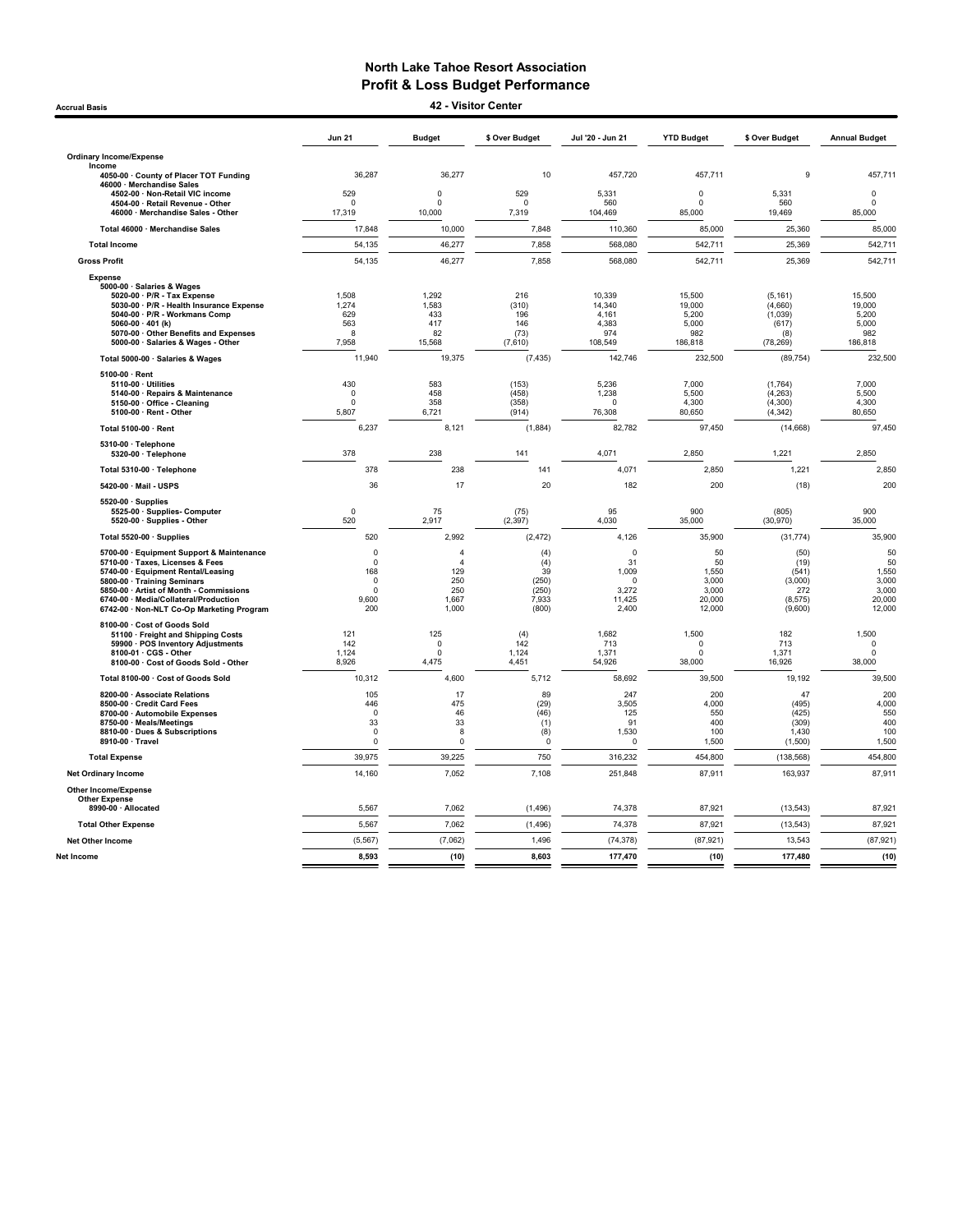|                                                                                                                                                                                                                                                                        | <b>Jun 21</b>                               | <b>Budget</b>                           | \$ Over Bu                                         | Jul '20 - Ju                             | <b>YTD Budget</b>                                    | \$ Over Bu                                                   | Annual Bu                                            |
|------------------------------------------------------------------------------------------------------------------------------------------------------------------------------------------------------------------------------------------------------------------------|---------------------------------------------|-----------------------------------------|----------------------------------------------------|------------------------------------------|------------------------------------------------------|--------------------------------------------------------------|------------------------------------------------------|
| <b>Ordinary Income/Expense</b>                                                                                                                                                                                                                                         |                                             |                                         |                                                    |                                          |                                                      |                                                              |                                                      |
| Income<br>4050-00 County of Placer TOT Funding                                                                                                                                                                                                                         | 20,753                                      | 20,753                                  | 0                                                  | 218,419                                  | 218,419                                              | 0                                                            | 218,419                                              |
| <b>Total Income</b>                                                                                                                                                                                                                                                    | 20,753                                      | 20,753                                  | 0                                                  | 218,419                                  | 218,419                                              | $\mathbf 0$                                                  | 218.419                                              |
| <b>Gross Profit</b>                                                                                                                                                                                                                                                    | 20,753                                      | 20,753                                  | 0                                                  | 218,419                                  | 218,419                                              | 0                                                            | 218,419                                              |
| <b>Expense</b><br>5000-00 · Salaries & Wages<br>$5020-00 \cdot P/R$ - Tax Expense<br>5030-00 · P/R - Health Insurance Expense<br>5040-00 · P/R - Workmans Comp<br>$5060-00 \cdot 401$ (k)<br>5070-00 Other Benefits and Expenses<br>5000-00 · Salaries & Wages - Other | 99<br>154<br>9<br>$\mathbf 0$<br>1<br>2,206 | 225<br>167<br>175<br>167<br>17<br>3,836 | (126)<br>(13)<br>(166)<br>(167)<br>(16)<br>(1,629) | 1,276<br>1,839<br>85<br>0<br>9<br>20,510 | 2,700<br>2,000<br>2,100<br>2,000<br>203<br>46,026    | (1,424)<br>(161)<br>(2,015)<br>(2,000)<br>(194)<br>(25, 516) | 2,700<br>2,000<br>2,100<br>2,000<br>203<br>46,026    |
| Total 5000-00 · Salaries & Wages                                                                                                                                                                                                                                       | 2,469                                       | 4,586                                   | (2, 117)                                           | 23,719                                   | 55,029                                               | (31, 310)                                                    | 55,029                                               |
| 5100-00 · Rent<br>5110-00 Utilities<br>5140-00 · Repairs & Maintenance<br>5150-00 · Office - Cleaning<br>5100-00 · Rent - Other                                                                                                                                        | 5<br>$\mathbf 0$<br>$\overline{7}$<br>65    | 0<br>0<br>0<br>0                        | 5<br>$\mathbf 0$<br>$\overline{7}$<br>65           | 53<br>14<br>72<br>848                    | $\pmb{0}$<br>$\pmb{0}$<br>$\mathbf 0$<br>$\mathbf 0$ | 53<br>14<br>72<br>848                                        | $\mathbf 0$<br>$\pmb{0}$<br>$\mathbf 0$<br>$\pmb{0}$ |
| Total 5100-00 · Rent                                                                                                                                                                                                                                                   | 76                                          | 0                                       | 76                                                 | 986                                      | 0                                                    | 986                                                          | $\mathbf 0$                                          |
| 5310-00 · Telephone<br>5320-00 · Telephone                                                                                                                                                                                                                             | 22                                          | 0                                       | 22                                                 | 228                                      | $\mathbf 0$                                          | 228                                                          | $\pmb{0}$                                            |
| Total 5310-00 · Telephone                                                                                                                                                                                                                                              | 22                                          | $\mathbf 0$                             | 22                                                 | 228                                      | $\mathbf 0$                                          | 228                                                          | $\mathbf 0$                                          |
| 5420-00 · Mail - USPS                                                                                                                                                                                                                                                  | $\overline{\mathbf{c}}$                     |                                         |                                                    | 9                                        | $\mathbf 0$                                          | 9                                                            | 0                                                    |
| $5520-00 \cdot$ Supplies<br>5525-00 · Supplies- Computer<br>5520-00 · Supplies - Other                                                                                                                                                                                 | 0<br>$\overline{2}$                         | 0<br>2,083                              | 0<br>(2,081)                                       | 3<br>13,823                              | $\mathbf 0$<br>25,000                                | 3<br>(11, 177)                                               | $\mathbf 0$<br>25,000                                |
| Total 5520-00 $\cdot$ Supplies                                                                                                                                                                                                                                         | 2                                           | 2,083                                   | (2,081)                                            | 13,826                                   | 25,000                                               | (11, 174)                                                    | 25,000                                               |
| 5710-00 · Taxes, Licenses & Fees<br>5740-00 · Equipment Rental/Leasing<br>5800-00 · Training Seminars<br>5900-00 · Professional Fees                                                                                                                                   | $\mathbf 0$<br>1<br>0                       | 0<br>0                                  | 0<br>1                                             | $\mathbf{1}$<br>$\overline{4}$<br>150    | 0<br>$\mathbf 0$                                     | 1<br>$\overline{4}$                                          | 0<br>$\mathbf 0$                                     |
| 5921-00 · Professional Fees - Other                                                                                                                                                                                                                                    | 36,054                                      | 11,000                                  | 25,054                                             | 106,779                                  | 100,000                                              | 6,779                                                        | 100,000                                              |
| Total 5900-00 · Professional Fees                                                                                                                                                                                                                                      | 36,054                                      | 11,000                                  | 25,054                                             | 106,779                                  | 100,000                                              | 6,779                                                        | 100,000                                              |
| 8700-00 · Automobile Expenses<br>8750-00 · Meals/Meetings<br>8810-00 · Dues & Subscriptions<br>8910-00 · Travel                                                                                                                                                        | 15<br>0<br>2<br>0                           | 0<br>0<br>0                             | 15<br>0<br>2                                       | 81<br>61<br>68<br>13                     | $\mathbf 0$<br>0<br>$\mathbf 0$                      | 81<br>61<br>68                                               | $\mathbf 0$<br>0<br>$\mathbf 0$                      |
| <b>Total Expense</b>                                                                                                                                                                                                                                                   | 38,643                                      | 17,669                                  | 20,974                                             | 145,926                                  | 180,029                                              | (34, 103)                                                    | 180,029                                              |
| <b>Net Ordinary Income</b>                                                                                                                                                                                                                                             | (17, 890)                                   | 3,084                                   | (20, 974)                                          | 72,494                                   | 38,390                                               | 34,103                                                       | 38,390                                               |
| <b>Other Income/Expense</b><br><b>Other Expense</b>                                                                                                                                                                                                                    |                                             |                                         |                                                    |                                          |                                                      |                                                              |                                                      |
| 8990-00 · Allocated                                                                                                                                                                                                                                                    | 2,203                                       | 3,084                                   | (880)                                              | 29,438                                   | 38,390                                               | (8,953)                                                      | 38,390                                               |
| <b>Total Other Expense</b>                                                                                                                                                                                                                                             | 2,203                                       | 3,084                                   | (880)                                              | 29,438                                   | 38,390                                               | (8,953)                                                      | 38,390                                               |
| <b>Net Other Income</b>                                                                                                                                                                                                                                                | (2,203)                                     | (3,084)                                 | 880                                                | (29, 438)                                | (38, 390)                                            | 8,953                                                        | (38, 390)                                            |
| Net Income                                                                                                                                                                                                                                                             | (20, 093)                                   | 0                                       | (20, 093)                                          | 43,056                                   | 0                                                    | 43,056                                                       | 0                                                    |

**Accrual Basis**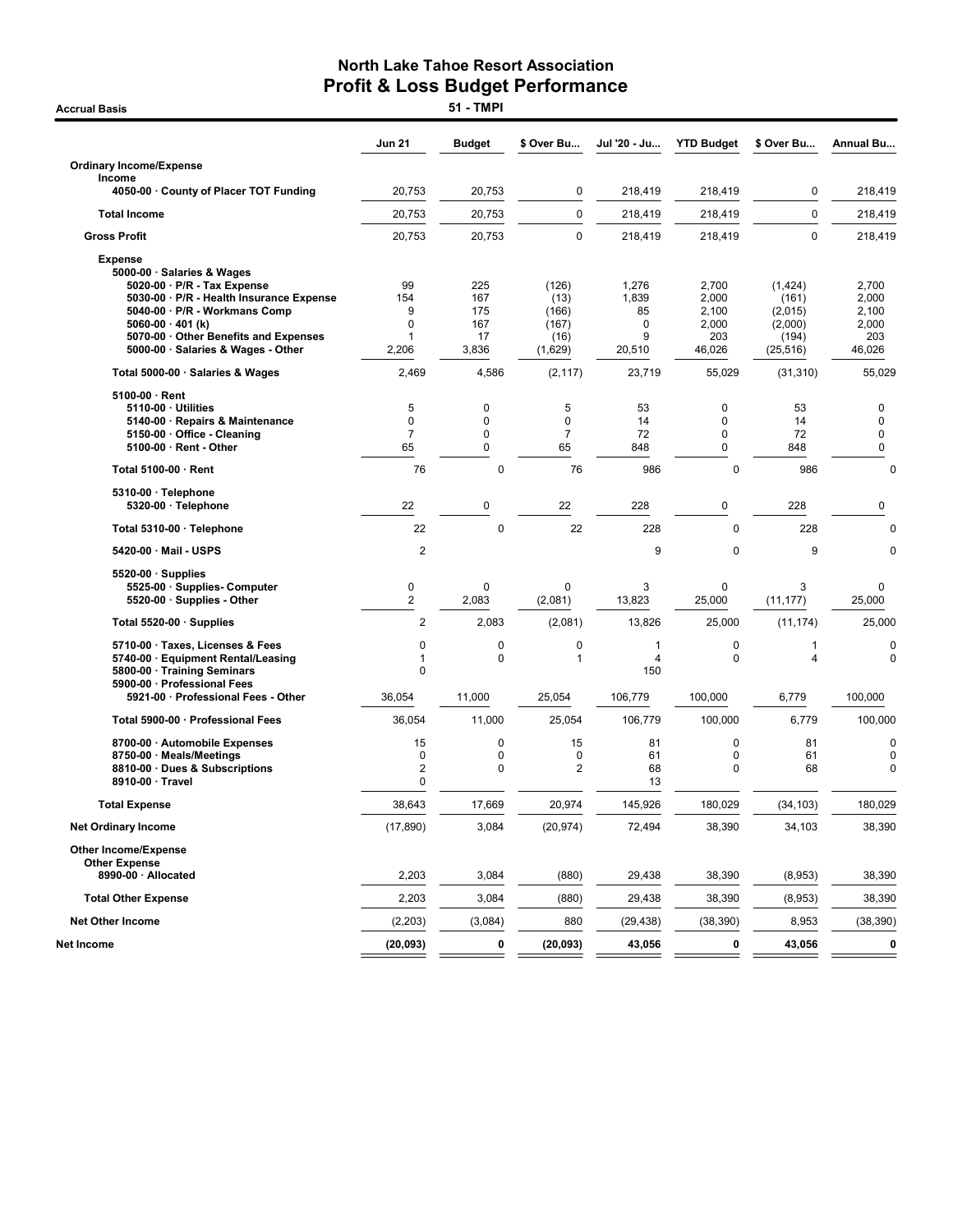| <b>Accrual Basis</b>                                                                                                                                                                                                                               |                                              | 60 - Membership                                  |                                     |                                              |                                                |                                                      |                                            |  |  |
|----------------------------------------------------------------------------------------------------------------------------------------------------------------------------------------------------------------------------------------------------|----------------------------------------------|--------------------------------------------------|-------------------------------------|----------------------------------------------|------------------------------------------------|------------------------------------------------------|--------------------------------------------|--|--|
|                                                                                                                                                                                                                                                    | <b>Jun 21</b>                                | <b>Budget</b>                                    | \$ Over Budget                      | Jul '20 - Jun 21                             | <b>YTD Budget</b>                              | \$ Over Budget                                       | <b>Annual Budget</b>                       |  |  |
| <b>Ordinary Income/Expense</b>                                                                                                                                                                                                                     |                                              |                                                  |                                     |                                              |                                                |                                                      |                                            |  |  |
| Income<br>4200-00 · Membership Dues Revenue<br>4250-00 · Revenues-Membership Activities<br>4250-01 · Community Awards                                                                                                                              | 11,572                                       | 10,417                                           | 1,155                               | 138,818                                      | 125,000                                        | 13,818                                               | 125,000                                    |  |  |
| 4250-04 · Silent Auction<br>4250-05 · Sponsorships                                                                                                                                                                                                 | 0<br>$\mathbf 0$                             | 0<br>0                                           | 0<br>0                              | 0<br>$\mathsf 0$                             | 19,000<br>19,000                               | (19,000)<br>(19,000)                                 | 19,000<br>19,000                           |  |  |
| 4250-01 · Community Awards - Other                                                                                                                                                                                                                 | $\mathbf 0$                                  | 0                                                | 0                                   | 0                                            | 20,000                                         | (20,000)                                             | 20,000                                     |  |  |
| Total 4250-01 · Community Awards                                                                                                                                                                                                                   | 0                                            | $\mathbf 0$                                      | 0                                   | $\mathbf 0$                                  | 58,000                                         | (58,000)                                             | 58,000                                     |  |  |
| 4250-02 · Chamber Events<br>4250-03 · Summer/Winter Rec Luncheon<br>4251-00 · Tues AM Breakfast Club                                                                                                                                               | 0<br>0                                       | $\Omega$<br>1,000                                | 0<br>(1,000)                        | $\mathbf 0$<br>0                             | 6,000<br>2,500                                 | (6,000)<br>(2,500)                                   | 6,000<br>2,500                             |  |  |
| 4251-01 · Tues AM Breakfast Club Sponsors<br>4251-00 · Tues AM Breakfast Club - Other                                                                                                                                                              | 1,000<br>$\Omega$                            | 400<br>550                                       | 600<br>(550)                        | 1,500<br>0                                   | 2,000<br>4,000                                 | (500)<br>(4,000)                                     | 2,000<br>4,000                             |  |  |
| Total 4251-00 · Tues AM Breakfast Club                                                                                                                                                                                                             | 1,000                                        | 950                                              | 50                                  | 1,500                                        | 6,000                                          | (4,500)                                              | 6,000                                      |  |  |
| 4250-00 · Revenues-Membership Activities - Other                                                                                                                                                                                                   | 1,370                                        | 0                                                | 1,370                               | 8,045                                        | 0                                              | 8,045                                                | 0                                          |  |  |
| Total 4250-00 · Revenues-Membership Activities                                                                                                                                                                                                     | 2,370                                        | 1,950                                            | 420                                 | 9,545                                        | 72,500                                         | (62, 955)                                            | 72,500                                     |  |  |
| 4253-00 · Revenue-Other                                                                                                                                                                                                                            | 0                                            | 500                                              | (500)                               | 0                                            | 2,500                                          | (2,500)                                              | 2,500                                      |  |  |
| <b>Total Income</b>                                                                                                                                                                                                                                | 13,942                                       | 12,867                                           | 1,075                               | 148,363                                      | 200,000                                        | (51, 637)                                            | 200,000                                    |  |  |
| <b>Gross Profit</b>                                                                                                                                                                                                                                | 13,942                                       | 12,867                                           | 1,075                               | 148,363                                      | 200,000                                        | (51, 637)                                            | 200.000                                    |  |  |
| <b>Expense</b><br>5000-00 · Salaries & Wages<br>5020-00 · P/R - Tax Expense<br>5030-00 · P/R - Health Insurance Expense<br>5040-00 · P/R - Workmans Comp<br>5060-00 $\cdot$ 401 (k)                                                                | 250<br>340<br>28<br>110                      | 458<br>667<br>33<br>142                          | (209)<br>(327)<br>(5)<br>(32)       | 3,152<br>2,946<br>159<br>1,080               | 5,500<br>8,000<br>400<br>1,700                 | (2,348)<br>(5,054)<br>(241)<br>(620)                 | 5,500<br>8,000<br>400<br>1,700             |  |  |
| 5070-00 Other Benefits and Expenses<br>5000-00 · Salaries & Wages - Other                                                                                                                                                                          | 218<br>2,947                                 | 33<br>5,333                                      | 184<br>(2,386)                      | 237<br>39,717                                | 400<br>64,000                                  | (163)<br>(24, 283)                                   | 400<br>64,000                              |  |  |
| Total 5000-00 · Salaries & Wages                                                                                                                                                                                                                   | 3,893                                        | 6,667                                            | (2, 774)                            | 47,291                                       | 80,000                                         | (32,709)                                             | 80,000                                     |  |  |
| $5100-00 \cdot$ Rent<br>$5110-00 \cdot$ Utilities<br>5140-00 · Repairs & Maintenance<br>5150-00 · Office - Cleaning<br>5100-00 · Rent - Other                                                                                                      | 38<br>0<br>57<br>522                         | 33<br>8<br>58<br>638                             | 4<br>(8)<br>(2)<br>(116)            | 406<br>114<br>504<br>6,738                   | 400<br>100<br>700<br>7,650                     | 6<br>14<br>(196)<br>(912)                            | 400<br>100<br>700<br>7,650                 |  |  |
| Total 5100-00 · Rent                                                                                                                                                                                                                               | 616                                          | 738                                              | (121)                               | 7,762                                        | 8,850                                          | (1,088)                                              | 8,850                                      |  |  |
| 5310-00 · Telephone                                                                                                                                                                                                                                |                                              |                                                  |                                     |                                              |                                                |                                                      |                                            |  |  |
| 5320-00 · Telephone                                                                                                                                                                                                                                | 140                                          | 121                                              | 19                                  | 1,462                                        | 1,450                                          | 12                                                   | 1,450                                      |  |  |
| Total 5310-00 · Telephone                                                                                                                                                                                                                          | 140                                          | 121                                              | 19                                  | 1,462                                        | 1,450                                          | 12                                                   | 1,450                                      |  |  |
| 5420-00 Mail USPS                                                                                                                                                                                                                                  | 12                                           | 10                                               | $\overline{\mathbf{c}}$             | 58                                           | 120                                            | (62)                                                 | 120                                        |  |  |
| $5520-00 \cdot$ Supplies<br>5525-00 · Supplies-Computer<br>5520-00 · Supplies - Other                                                                                                                                                              | 0<br>389                                     | 167                                              | 222                                 | 37<br>574                                    | 0<br>2,000                                     | 37<br>(1, 426)                                       | 0<br>2,000                                 |  |  |
| Total 5520-00 · Supplies                                                                                                                                                                                                                           | 389                                          | 167                                              | 222                                 | 610                                          | 2,000                                          | (1, 390)                                             | 2,000                                      |  |  |
| 5710-00 · Taxes, Licenses & Fees<br>5740-00 · Equipment Rental/Leasing<br>5900-00 · Professional Fees                                                                                                                                              | 0<br>119                                     | 0<br>173                                         | $\mathsf 0$<br>(55)                 | 23<br>723                                    | $\mathbf 0$<br>2,080                           | 23<br>(1, 357)                                       | 0<br>2,080                                 |  |  |
| 5921-00 · Professional Fees - Other                                                                                                                                                                                                                | 0                                            | 0                                                | $\pmb{0}$                           | $\mathsf 0$                                  | 1,000                                          | (1,000)                                              | 1,000                                      |  |  |
| Total 5900-00 · Professional Fees                                                                                                                                                                                                                  | $\mathbf 0$                                  | 0                                                | $\pmb{0}$                           | $\mathbf 0$                                  | 1,000                                          | (1,000)                                              | 1,000                                      |  |  |
| 6423-00 · Membership Activities<br>6434-00 Community Awards Dinner<br>6436-00 · Membership - Wnt/Sum Rec Lunch<br>6437-00 · Tuesday Morning Breakfast Club<br>6442-00 · Public Relations/Website/Digita<br>6423-00 · Membership Activities - Other | 0<br>$\mathbf 0$<br>0<br>519<br>0            | $\mathbf 0$<br>500<br>413<br>417<br>417          | 0<br>(500)<br>(413)<br>102<br>(417) | 295<br>0<br>0<br>6,040<br>2,560              | 28,000<br>1,000<br>3,000<br>5,000<br>5,000     | (27, 705)<br>(1,000)<br>(3,000)<br>1,040<br>(2, 440) | 28,000<br>1,000<br>3,000<br>5,000<br>5,000 |  |  |
| Total 6423-00 · Membership Activities                                                                                                                                                                                                              | 519                                          | 1,746                                            | (1, 227)                            | 8,895                                        | 42,000                                         | (33, 105)                                            | 42,000                                     |  |  |
| 8200-00 · Associate Relations<br>8500-00 · Credit Card Fees<br>8700-00 · Automobile Expenses<br>8750-00 · Meals/Meetings<br>8810-00 · Dues & Subscriptions<br>8910-00 · Travel<br>8920-00 · Bad Debt                                               | 0<br>25<br>39<br>$\mathbf 0$<br>11<br>0<br>0 | 13<br>$\mathbf 0$<br>33<br>33<br>17<br>$\pmb{0}$ | (13)<br>25<br>6<br>(33)<br>(6)<br>0 | 181<br>554<br>198<br>8<br>206<br>7<br>37,587 | 150<br>1,850<br>400<br>400<br>200<br>$\pmb{0}$ | 31<br>(1,296)<br>(202)<br>(392)<br>6<br>37,587       | 150<br>1,850<br>400<br>400<br>200<br>0     |  |  |
| <b>Total Expense</b>                                                                                                                                                                                                                               | 5,763                                        | 9,717                                            | (3,954)                             | 105,565                                      | 140,500                                        | (34, 935)                                            | 140,500                                    |  |  |
| <b>Net Ordinary Income</b>                                                                                                                                                                                                                         | 8,179                                        | 3,150                                            | 5,029                               | 42,798                                       | 59,500                                         | (16, 702)                                            | 59,500                                     |  |  |
| Other Income/Expense<br><b>Other Expense</b>                                                                                                                                                                                                       |                                              |                                                  |                                     |                                              |                                                |                                                      |                                            |  |  |
| 8990-00 · Allocated                                                                                                                                                                                                                                | 1,721                                        | 2,407                                            | (686)                               | 22,993                                       | 29,961                                         | (6,968)                                              | 29,961                                     |  |  |
| <b>Total Other Expense</b>                                                                                                                                                                                                                         | 1,721                                        | 2,407                                            | (686)                               | 22,993                                       | 29,961                                         | (6,968)                                              | 29,961                                     |  |  |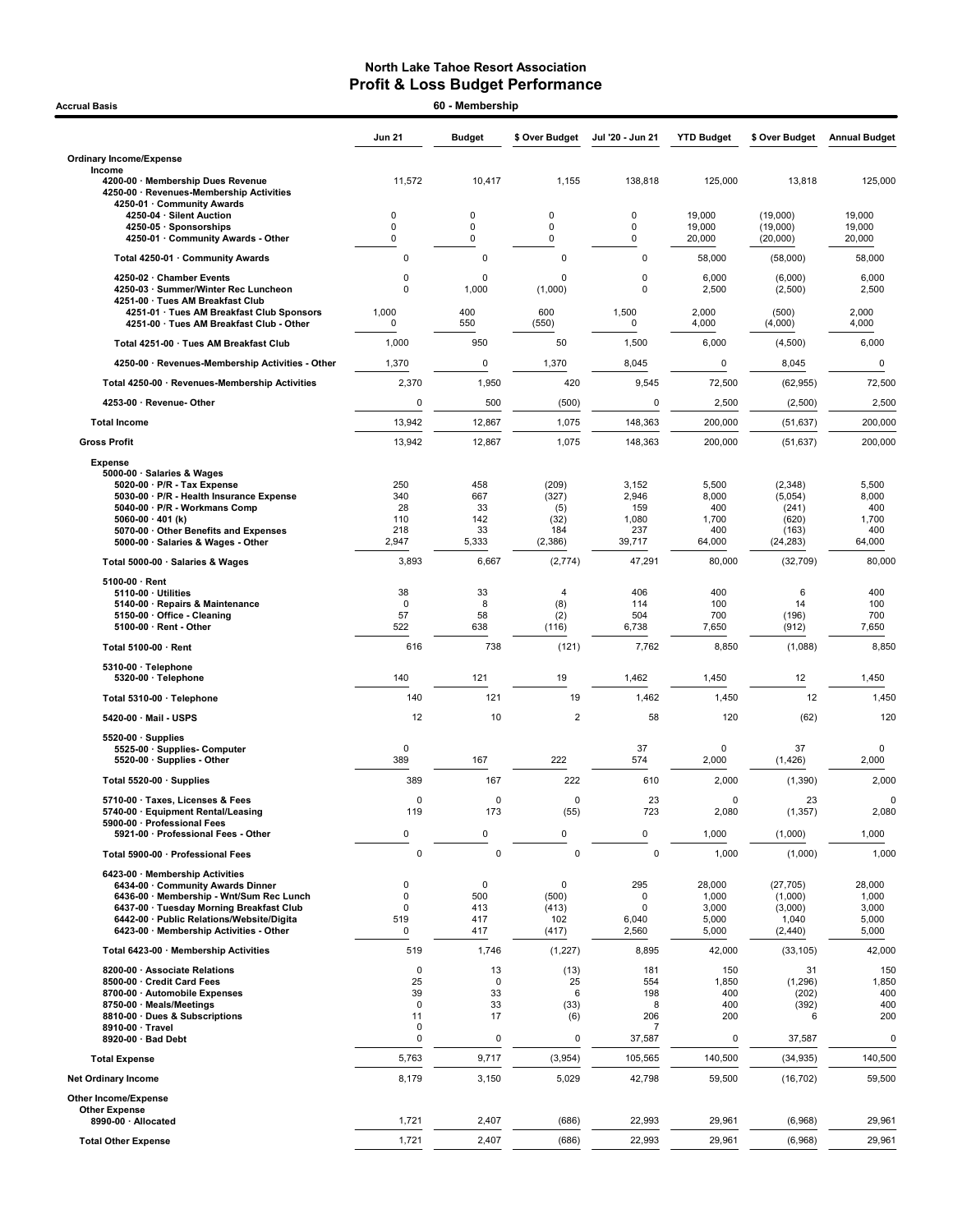| <b>Accrual Basis</b>    | 60 - Membership |               |                |                  |                   |                |                      |  |
|-------------------------|-----------------|---------------|----------------|------------------|-------------------|----------------|----------------------|--|
|                         | <b>Jun 21</b>   | <b>Budget</b> | \$ Over Budget | Jul '20 - Jun 21 | <b>YTD Budget</b> | \$ Over Budget | <b>Annual Budget</b> |  |
| <b>Net Other Income</b> | (1,721)         | (2, 407)      | 686            | (22.993)         | (29,961)          | 6,968          | (29, 961)            |  |
| <b>Net Income</b>       | 6.458           | 743           | 5.715          | 19.806           | 29.539            | (9,733)        | 29,539               |  |